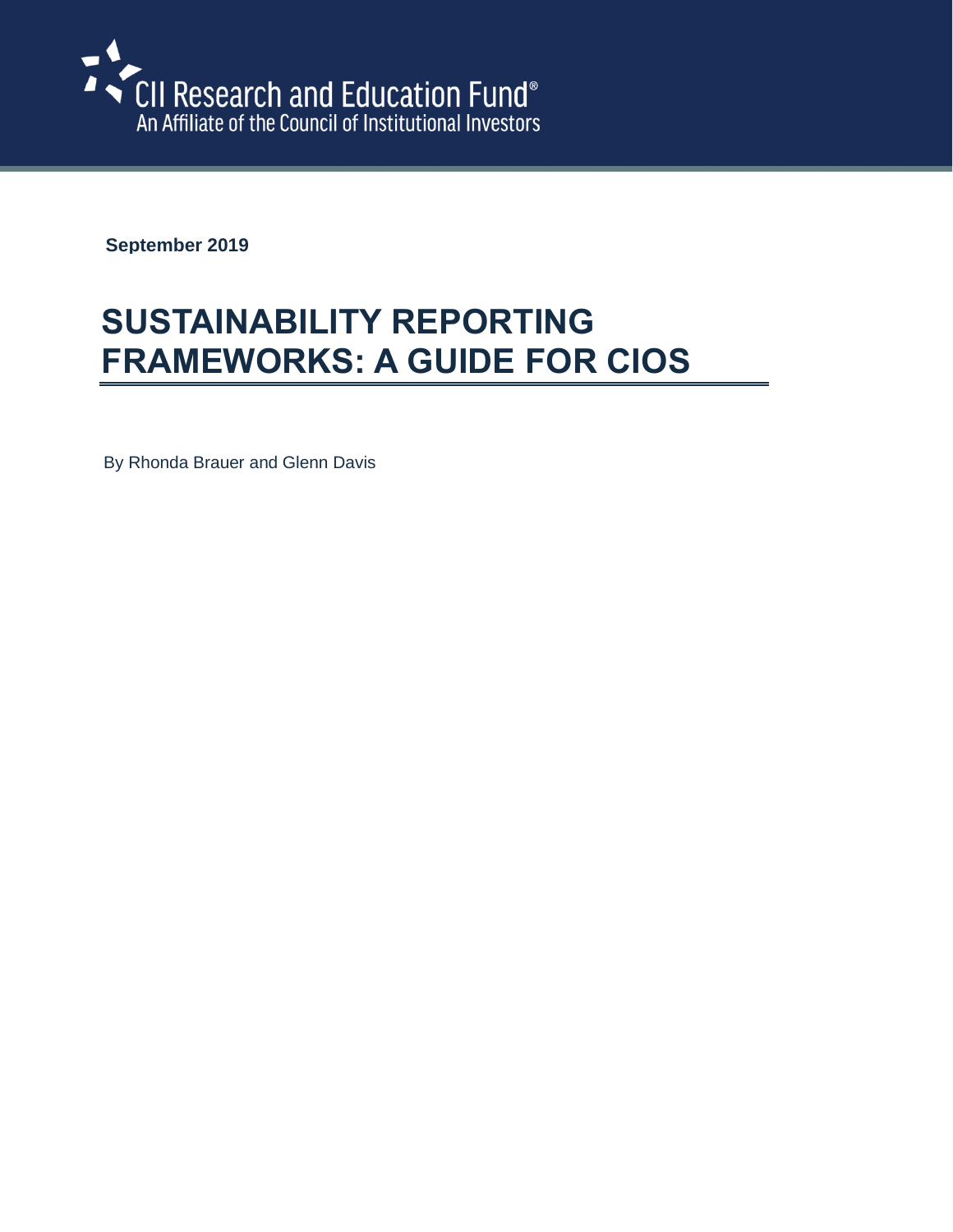Rhonda Brauer is a securities lawyer and ESG consultant. Glenn Davis is director of research for Council of Institutional Investors.

© 2019 Council of Institutional Investors

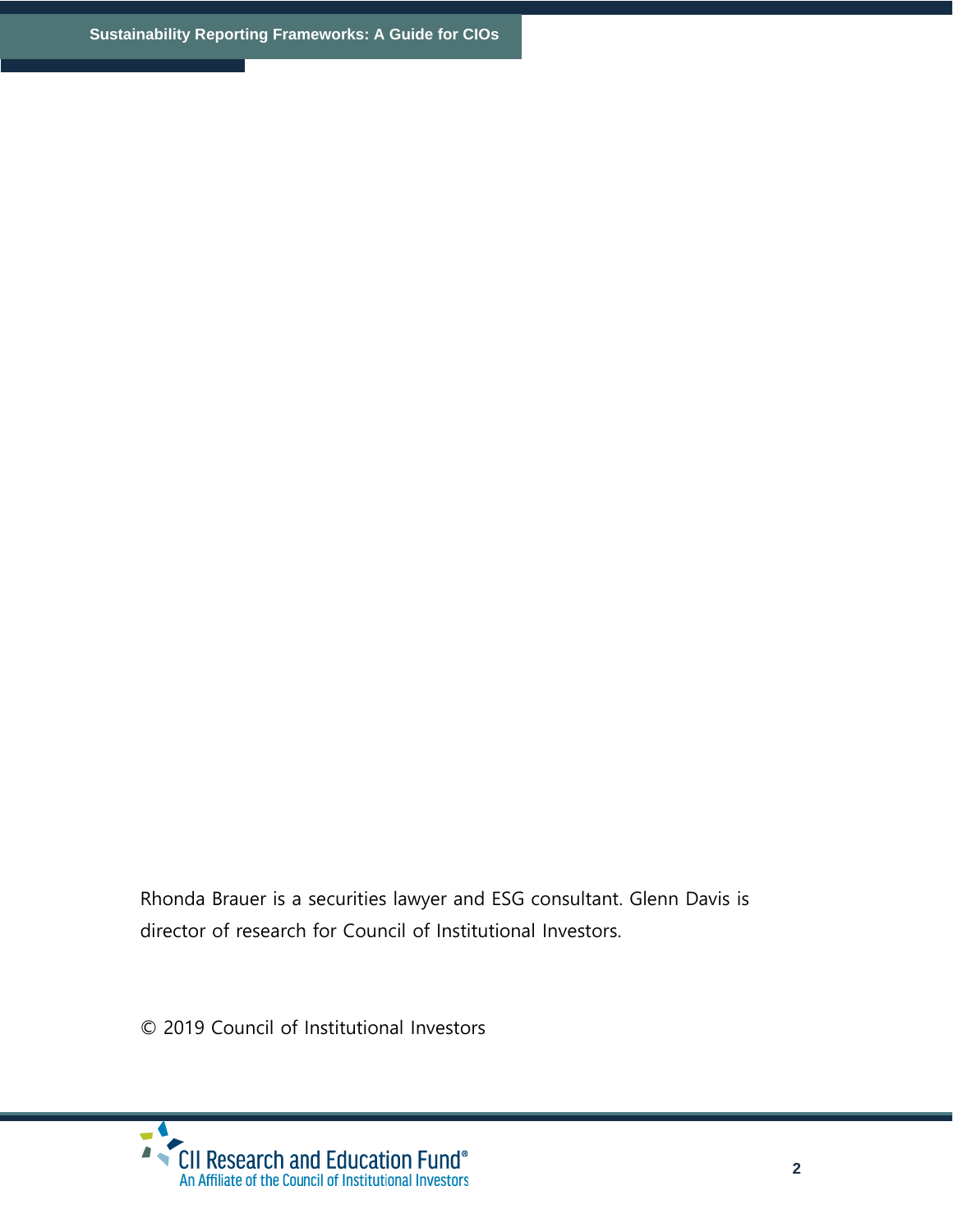### Foreword

Over the past two decades, sustainability reporting frameworks have proliferated around the world, aiming to improve company transparency and comparability on environmental, social and governance (ESG) practices relevant to investors and, to a varying extent, other stakeholders. This report focuses on four of the most commonly cited ESG reporting frameworks: the Carbon Disclosure Project (CDP), the Global Reporting Initiative (GRI), the Sustainability Accounting Standards Board (SASB) and the Task Force on Climate-related Financial Disclosures (TCFD). The report provides chief investment officers (CIOs) of U.S. pension funds and investors more generally a basic understanding of the frameworks and their fundamental differences.<sup>1</sup>

As investors increasingly coalesce around the notion that ESG factors can influence long-term financial performance, demand has grown for ESG information that is useful to investment decision-making, proxy voting, engagement or a combination of all three.<sup>2</sup>

 $<sup>1</sup>$  Readers may also want to consider the Climate Disclosure Standards Board (CDSB), which is</sup> committed to "reporting environmental information with the same rigour as financial information." See [https://www.cdsb.net/.](https://www.cdsb.net/) Similarly, the International Integrated Reporting Council (IIRC) has established principles to assist companies in producing reports that integrate both financial and non-financial information. See [http://integratedreporting.org/.](http://integratedreporting.org/) See also Future-Fit's "Methodology Guide," Release 2.1, April 2019, which establishes 23 "Break-Even Goals" at the core of its "Benchmark," supported by 24 "Positive Pursuits," for an example of a newer methodology that aims to help businesses become more sustainable, with resources for both companies and investors, at [https://futurefitbusiness.org/resources/.](https://futurefitbusiness.org/resources/)

 $2$  It has been stated that "more than 80% of mainstream investors now consider" ESG information "when making their investment decisions." See quote from GRI's CEO Tim Mohan, in Susan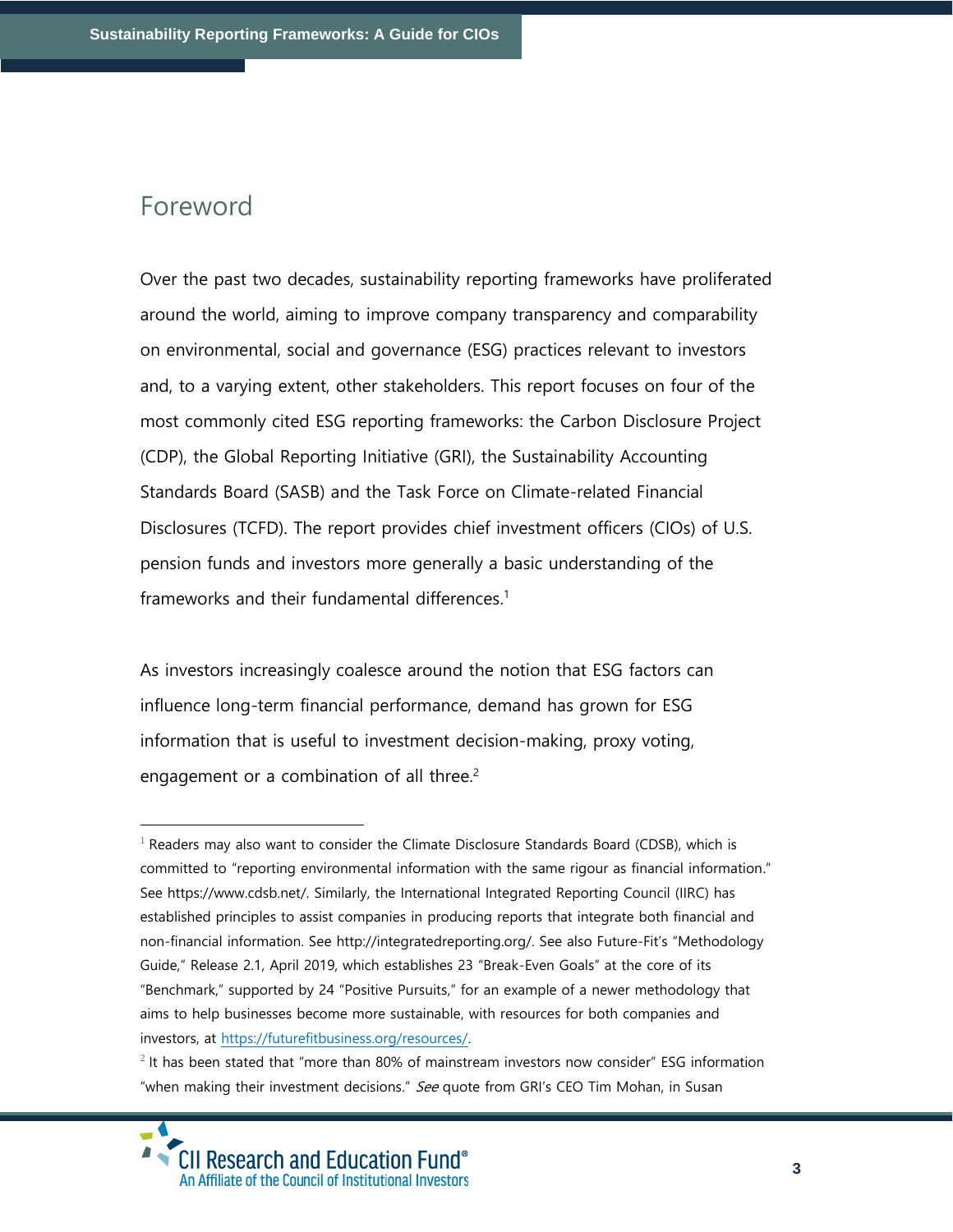Specifically, investors seek ESG data that is publicly available, accurate, relevant and comparable. But there are numerous challenges, extending from inconsistencies in measurement to how the data gets used. $3$  ESG frameworks seek to address those challenges. How these frameworks evolve, and the willingness of long-term investors to help shape and embrace them, will be pivotal to defining their ultimate benefits.

McPherson, "Corporate Responsibility: What to Expect in 2019," Forbes.com, January 2019, at [https://www.forbes.com/sites/susanmcpherson/2019/01/14/corporate-responsibility-what-to](https://www.forbes.com/sites/susanmcpherson/2019/01/14/corporate-responsibility-what-to-expect-in-2019/#18785d8a690f)[expect-in-2019/#18785d8a690f;](https://www.forbes.com/sites/susanmcpherson/2019/01/14/corporate-responsibility-what-to-expect-in-2019/#18785d8a690f) and Amir Amel-Zadeh and George Serafeim, "Why and How Investors Use ESG Information: Evidence from a Global Survey," Financial Analysts Journal, July 2017, 12, 30, at

[https://poseidon01.ssrn.com/delivery.php?ID=66002908206707212711210706912608611300705905](https://poseidon01.ssrn.com/delivery.php?ID=66002908206707212711210706912608611300705905608802004512611802209709009210409311%205005013117053102018063007119113004027120072019112038078013065117002127094112120064026076042099119099115111119089125098125090005087003022031086008091087110095078001004114&EXT=pdf) [608802004512611802209709009210409311](https://poseidon01.ssrn.com/delivery.php?ID=66002908206707212711210706912608611300705905608802004512611802209709009210409311%205005013117053102018063007119113004027120072019112038078013065117002127094112120064026076042099119099115111119089125098125090005087003022031086008091087110095078001004114&EXT=pdf) 

[<sup>5005013117053102018063007119113004027120072019112038078013065117002127094112120064</sup>](https://poseidon01.ssrn.com/delivery.php?ID=66002908206707212711210706912608611300705905608802004512611802209709009210409311%205005013117053102018063007119113004027120072019112038078013065117002127094112120064026076042099119099115111119089125098125090005087003022031086008091087110095078001004114&EXT=pdf) [0260760420991190991151111190891250981250900050870030220310860080910871100950780010](https://poseidon01.ssrn.com/delivery.php?ID=66002908206707212711210706912608611300705905608802004512611802209709009210409311%205005013117053102018063007119113004027120072019112038078013065117002127094112120064026076042099119099115111119089125098125090005087003022031086008091087110095078001004114&EXT=pdf) [04114&EXT=pdf.](https://poseidon01.ssrn.com/delivery.php?ID=66002908206707212711210706912608611300705905608802004512611802209709009210409311%205005013117053102018063007119113004027120072019112038078013065117002127094112120064026076042099119099115111119089125098125090005087003022031086008091087110095078001004114&EXT=pdf) 

<sup>&</sup>lt;sup>3</sup> See Sakis Kotsantonis and George Serafeim, "Four Things No One Will Tell You About ESG Data," Journal of Applied Corporate Finance 31 (2), Spring 2019, 50-58, at [https://papers.ssrn.com/sol3/papers.cfm?abstract\\_id=3420297.](https://papers.ssrn.com/sol3/papers.cfm?abstract_id=3420297)

**CII Research and Education Fund®** An Affiliate of the Council of Institutional Investors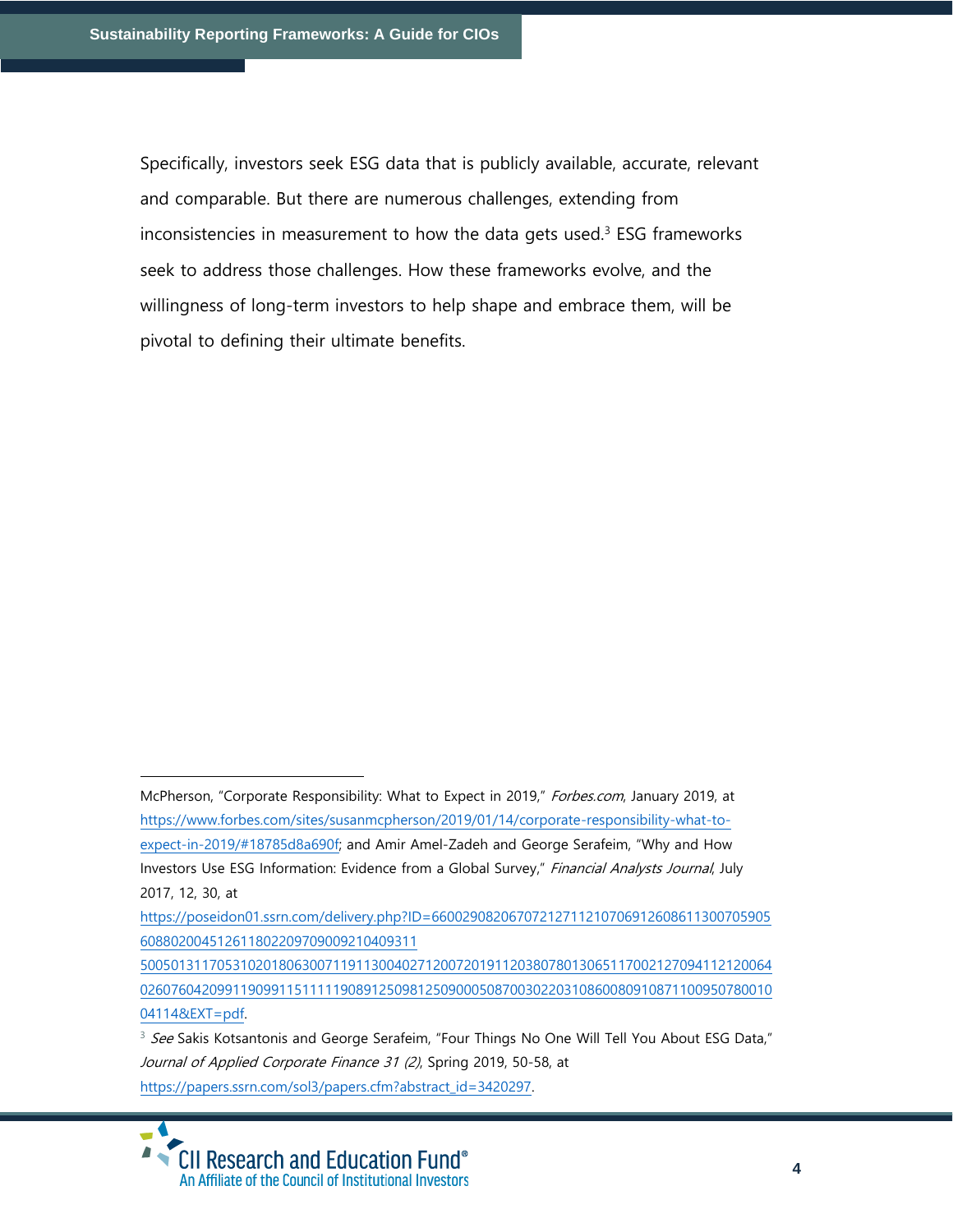# Fundamental Differences Among Frameworks

The major frameworks have emerged in different ways over an extended period of time—giving some considerable advantage over others in obtaining companies' adoption. See Figure 1 below for a timeline of primary historical developments and the Appendix at the end for a summary of the four significant regimes highlighted in this report.



Figure 1. Timeline for Sustainability Initiatives

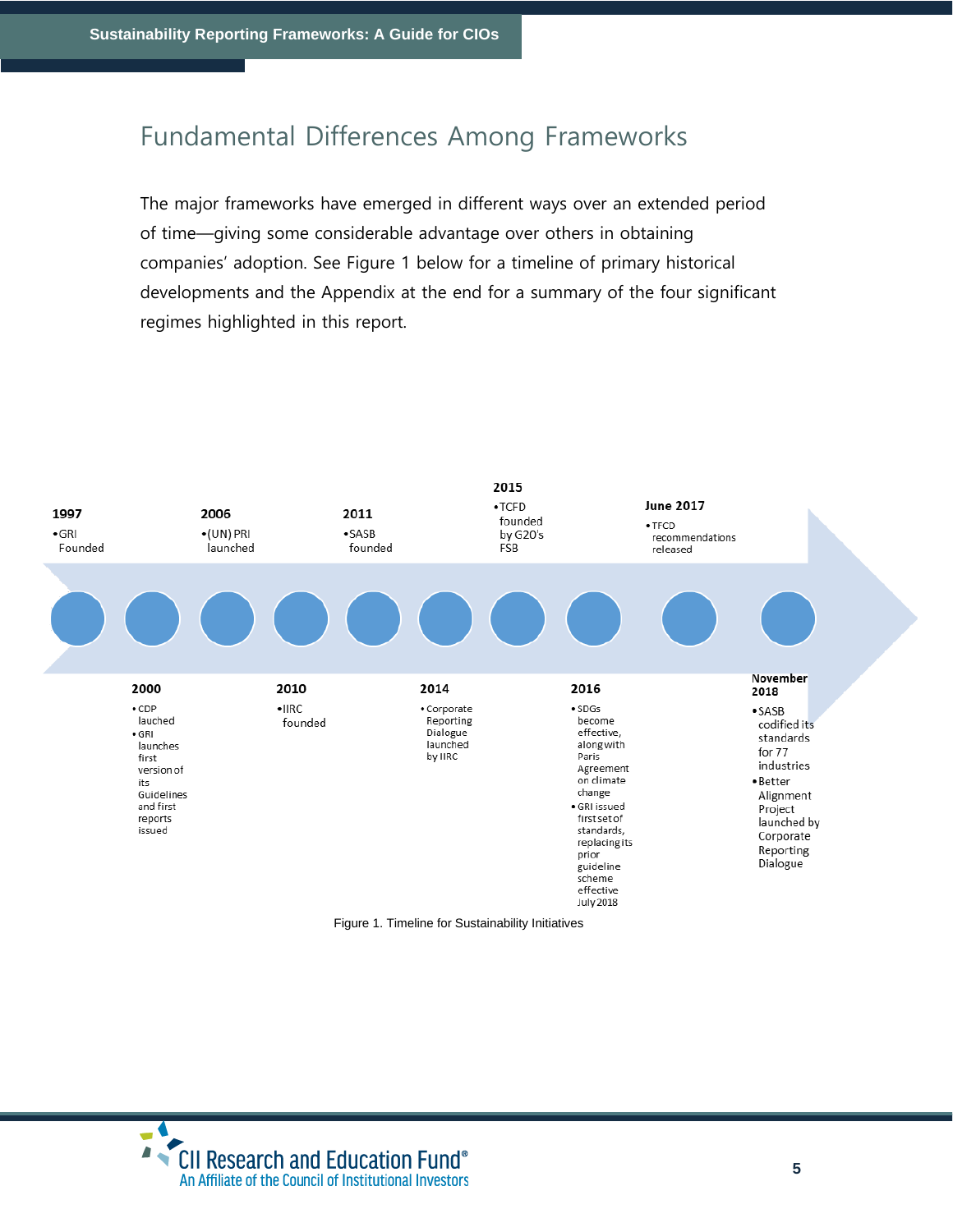#### **Audience, Scope and Definition of Materiality**

The main differences among the frameworks are their primary audience, the scope of their disclosures and their conception of materiality. GRI's Sustainability Reporting Standards and, to some extent, CDP's questionnaires (which focus on both investors and customers/procurement decision-makers), aim to illuminate the company's impact on a broad range of stakeholders, with particular attention to the environment and society. Broadly speaking, SASB and TCFD focus chiefly on the relevance of ESG matters to shareholders<sup>4</sup> and other financial market participants, and address how external conditions – specifically "climate-related" ones, in the case of TCFD – could impact a company's future financial condition or operating performance and thereby the long-term returns to shareholders.

Although several of the frameworks use a materiality screen to determine relevant disclosures, these screens reflect different ideas of materiality, both with respect to each other and to materiality as defined by accounting standard setters such as the Financial Accounting Standards Board (FASB) and the International Accounting Standards Board (IASB).<sup>5</sup> Each framework's working

<sup>4</sup> In the remainder of this publication, while we refer in the main to "shareholders," the disclosures discussed are intended for various financial market participants, including bondholders, lenders and insurance underwriters.

 $5$  The FASB approach to materiality centers on "the magnitude of an omission or misstatement of accounting information that, in light of surrounding circumstances, makes it probable that the judgment of a reasonable person relying on the information would have been changed or influenced by the omission or misstatement." See "Statement of Financial Accounting Concepts No. 2," FASB, 2008, 7, at

[https://www.fasb.org/jsp/FASB/Document\\_C/DocumentPage?cid=1218220132599&acceptedDisclai](https://www.fasb.org/jsp/FASB/Document_C/DocumentPage?cid=1218220132599&acceptedDisclaimer=true) [mer=true.](https://www.fasb.org/jsp/FASB/Document_C/DocumentPage?cid=1218220132599&acceptedDisclaimer=true) In 2017 the FASB agreed to preserve this definition after exploring alternative definitions and considering input from, among others, the CFA Institute and CII; see [https://www.fasb.org/cs/BlobServer?blobkey=id&blobnocache=true&blobwhere=1175832674224&](https://www.fasb.org/cs/BlobServer?blobkey=id&blobnocache=true&blobwhere=1175832674224&blobheader=application%2Fpdf&blobheadername2=Content-Length&blobheadername1=Content-Disposition&blobheadervalue2=533025&blobheadervalue1=filename%3DDISFR-C.ED.0050.CFA_INSTITUTE_CDPC_SANDRA_J._PETERS_ASHWINPAUL_C._SONDHI.pdf&blobcol=urldata&blobtable=MungoBlobs) [blobheader=application%2Fpdf&blobheadername2=Content-Length&blobheadername1=Content-](https://www.fasb.org/cs/BlobServer?blobkey=id&blobnocache=true&blobwhere=1175832674224&blobheader=application%2Fpdf&blobheadername2=Content-Length&blobheadername1=Content-Disposition&blobheadervalue2=533025&blobheadervalue1=filename%3DDISFR-C.ED.0050.CFA_INSTITUTE_CDPC_SANDRA_J._PETERS_ASHWINPAUL_C._SONDHI.pdf&blobcol=urldata&blobtable=MungoBlobs)

[Disposition&blobheadervalue2=533025&blobheadervalue1=filename%3DDISFR-](https://www.fasb.org/cs/BlobServer?blobkey=id&blobnocache=true&blobwhere=1175832674224&blobheader=application%2Fpdf&blobheadername2=Content-Length&blobheadername1=Content-Disposition&blobheadervalue2=533025&blobheadervalue1=filename%3DDISFR-C.ED.0050.CFA_INSTITUTE_CDPC_SANDRA_J._PETERS_ASHWINPAUL_C._SONDHI.pdf&blobcol=urldata&blobtable=MungoBlobs)

 $\blacktriangle$ • CII Research and Education Fund® An Affiliate of the Council of Institutional Investors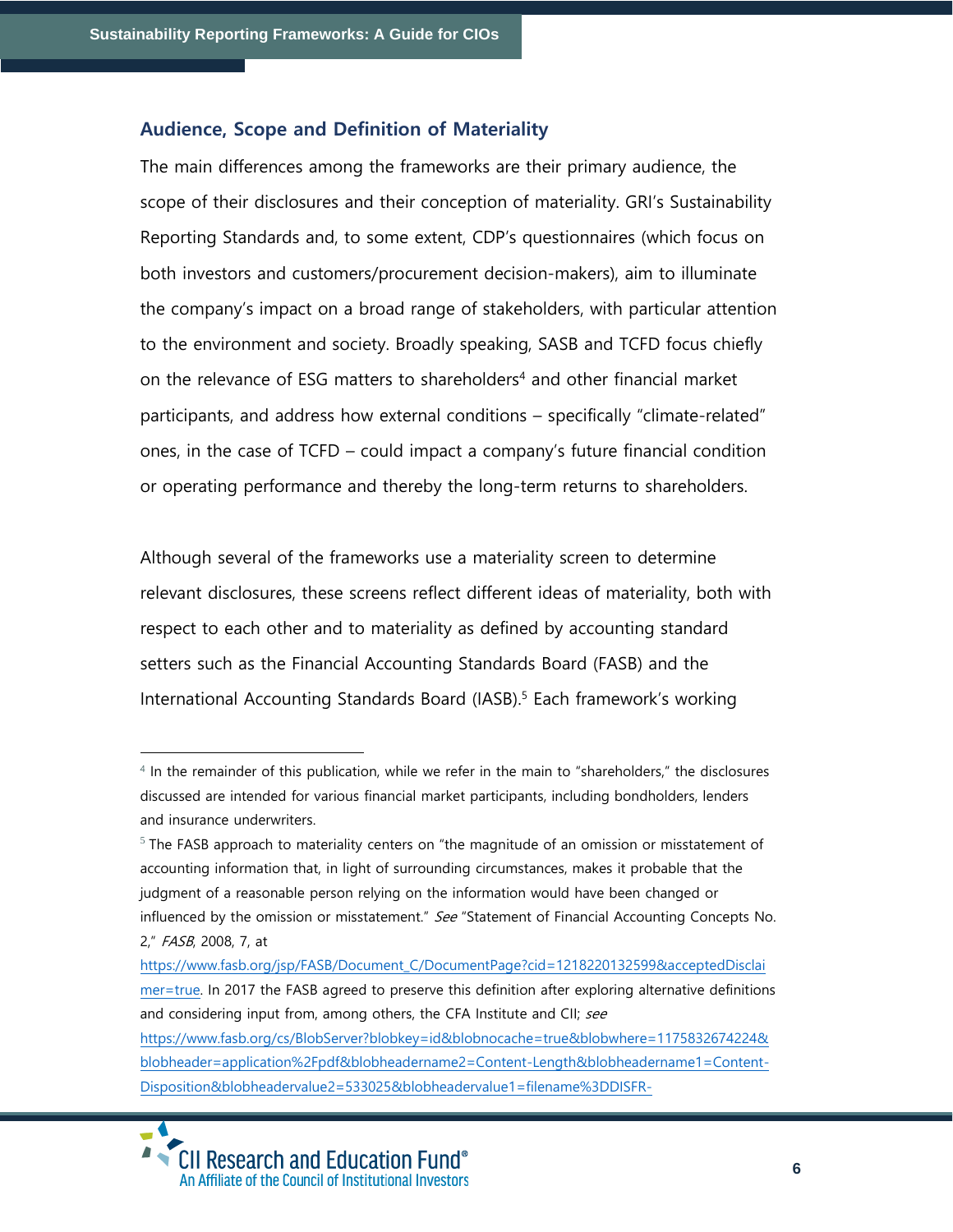definition of materiality is closely linked to the framework's intended scope and audience.

SASB and TCFD adhere most closely to the accounting standard setters' concepts of materiality. SASB asks which sustainability issues are most financially material to investors, and identifies financially material ESG/sustainability issues organized around five "dimensions:" (1) environment, (2) social capital, (3) human capital, (4) business model and innovation, and (5) leadership and governance.<sup>6</sup> After extensive research, back-testing and feedback from investors, companies and other financial market participants, SASB currently identifies, on average, six disclosure topics and 13 related "accounting" and "activity" metrics for each of 77 industries.<sup>7</sup> TCFD's recommendations are intended to focus on climate-related issues determined in a manner consistent with how the reporting organization determines "materiality" in the context of its annual financial filings.<sup>8</sup>

<sup>6</sup> See https://www.sasb.org/standards-overview/materiality-map/.

<https://www.sasb.org/standards-overview/download-current-standards/>

<sup>&</sup>lt;sup>8</sup> See "TCFD Recommendations Report Annex," infra note 15.



[C.ED.0050.CFA\\_INSTITUTE\\_CDPC\\_SANDRA\\_J.\\_PETERS\\_ASHWINPAUL\\_C.\\_SONDHI.pdf&blobcol=urldat](https://www.fasb.org/cs/BlobServer?blobkey=id&blobnocache=true&blobwhere=1175832674224&blobheader=application%2Fpdf&blobheadername2=Content-Length&blobheadername1=Content-Disposition&blobheadervalue2=533025&blobheadervalue1=filename%3DDISFR-C.ED.0050.CFA_INSTITUTE_CDPC_SANDRA_J._PETERS_ASHWINPAUL_C._SONDHI.pdf&blobcol=urldata&blobtable=MungoBlobs) [a&blobtable=MungoBlobs;](https://www.fasb.org/cs/BlobServer?blobkey=id&blobnocache=true&blobwhere=1175832674224&blobheader=application%2Fpdf&blobheadername2=Content-Length&blobheadername1=Content-Disposition&blobheadervalue2=533025&blobheadervalue1=filename%3DDISFR-C.ED.0050.CFA_INSTITUTE_CDPC_SANDRA_J._PETERS_ASHWINPAUL_C._SONDHI.pdf&blobcol=urldata&blobtable=MungoBlobs) and

[https://www.fasb.org/cs/BlobServer?blobkey=id&blobnocache=true&blobwhere=1175832307297&](https://www.fasb.org/cs/BlobServer?blobkey=id&blobnocache=true&blobwhere=1175832307297&blobheader=application%2Fpdf&blobheadername2=Content-Length&blobheadername1=Content-Disposition&blobheadervalue2=580175&blobheadervalue1=filename%3DDISFR-C.ED.0010.COUNCIL_OF_INSTITUTIONAL_INVESTORS_AMY_BORRUS.pdf&blobcol=urldata&blobtable=MungoBlobs) [blobheader=application%2Fpdf&blobheadername2=Content-Length&blobheadername1=Content-](https://www.fasb.org/cs/BlobServer?blobkey=id&blobnocache=true&blobwhere=1175832307297&blobheader=application%2Fpdf&blobheadername2=Content-Length&blobheadername1=Content-Disposition&blobheadervalue2=580175&blobheadervalue1=filename%3DDISFR-C.ED.0010.COUNCIL_OF_INSTITUTIONAL_INVESTORS_AMY_BORRUS.pdf&blobcol=urldata&blobtable=MungoBlobs)[Disposition&blobheadervalue2=580175&blobheadervalue1=filename%3DDISFR-](https://www.fasb.org/cs/BlobServer?blobkey=id&blobnocache=true&blobwhere=1175832307297&blobheader=application%2Fpdf&blobheadername2=Content-Length&blobheadername1=Content-Disposition&blobheadervalue2=580175&blobheadervalue1=filename%3DDISFR-C.ED.0010.COUNCIL_OF_INSTITUTIONAL_INVESTORS_AMY_BORRUS.pdf&blobcol=urldata&blobtable=MungoBlobs)

[C.ED.0010.COUNCIL\\_OF\\_INSTITUTIONAL\\_INVESTORS\\_AMY\\_BORRUS.pdf&blobcol=urldata&blobtabl](https://www.fasb.org/cs/BlobServer?blobkey=id&blobnocache=true&blobwhere=1175832307297&blobheader=application%2Fpdf&blobheadername2=Content-Length&blobheadername1=Content-Disposition&blobheadervalue2=580175&blobheadervalue1=filename%3DDISFR-C.ED.0010.COUNCIL_OF_INSTITUTIONAL_INVESTORS_AMY_BORRUS.pdf&blobcol=urldata&blobtable=MungoBlobs) [e=MungoBlobs.](https://www.fasb.org/cs/BlobServer?blobkey=id&blobnocache=true&blobwhere=1175832307297&blobheader=application%2Fpdf&blobheadername2=Content-Length&blobheadername1=Content-Disposition&blobheadervalue2=580175&blobheadervalue1=filename%3DDISFR-C.ED.0010.COUNCIL_OF_INSTITUTIONAL_INVESTORS_AMY_BORRUS.pdf&blobcol=urldata&blobtable=MungoBlobs) For the IASB, "Information is material if omitting, misstating or obscuring it could reasonably be expected to influence the decisions that the primary users of general purpose financial statements make on the basis of those financial statements, which provide financial information about a specific reporting entity." See "IASB clarifies its definition of 'material'," October 31, 2018, at [https://www.ifrs.org/news-and-events/2018/10/iasb-clarifies-its-definition-of](https://www.ifrs.org/news-and-events/2018/10/iasb-clarifies-its-definition-of-material/)[material/.](https://www.ifrs.org/news-and-events/2018/10/iasb-clarifies-its-definition-of-material/)

 $7$  See SASB's "Materiality Map" for the "material" issues that it has identified for 77 industries across 11 sectors, SASB, at [https://materiality.sasb.org/;](https://materiality.sasb.org/) and "Downloading the Standards" for how to download the SASB standards for each of the 77 industries, SASB, at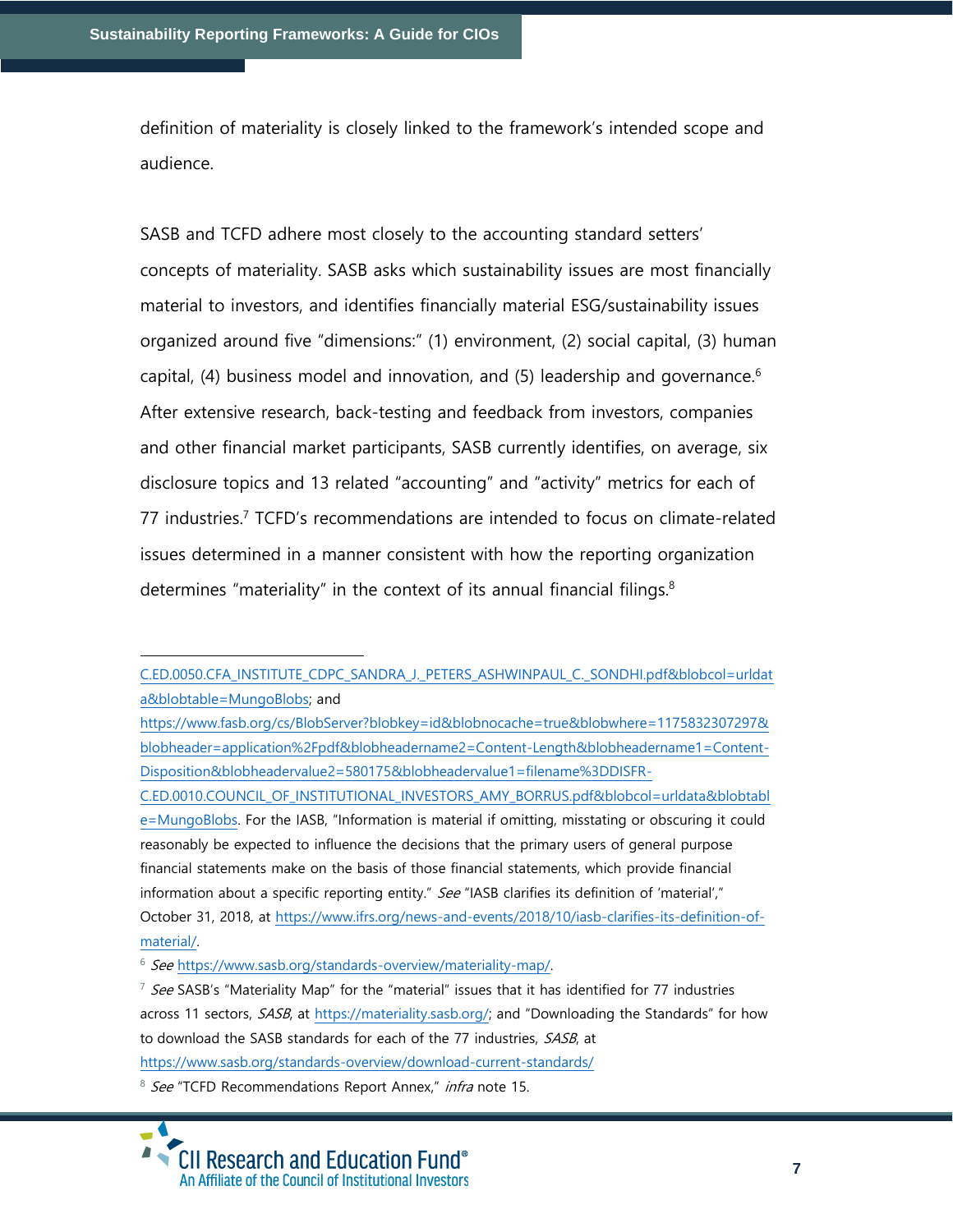In contrast, GRI looks at how the actions of companies may or may not move the global economy to become more sustainable. GRI generally relies on each company to determine which of its activities may have a "material" impact on the larger world and sustainable development, taking into account internal and external factors such as an organization's overall mission, competitive strategy, concerns expressed by its stakeholders (including customers and suppliers), and "broader societal expectations." <sup>9</sup> CDP, which solicits information via company responses to questionnaires, does not ask responders to assess materiality. From CDP's perspective, the questionnaires implicitly include what is material based on input and requests to CDP from investors and companies acting as customers in their respective supply chains.

In considering the different materiality definitions, readers may want to review the academic studies on the impact of ESG performance on investor outcomes. These studies draw varying conclusions; however, the research generally finds that factors that would be deemed financially material by SASB or TCFD correlate with superior financial results, which benefit long-term investors.<sup>10</sup>

[https://www.qma.com/assets/pdf/QMA\\_ESG\\_Literature\\_Review\\_June2018.pdf.](https://www.qma.com/assets/pdf/QMA_ESG_Literature_Review_June2018.pdf) This recent survey of the ESG literature supports the view that "good ESG firms may have lower cost of capital, higher valuations, but at best comparable future returns to bad ESG firms." The same review notes a "positive association between ESG ratings and firms' accounting measures, mostly those related to profitability." See also Mozaffar Khan, George Serafeim, and Aaron Yoon, "Corporate Sustainability: First Evidence on Materiality," The Accounting Review, Vol. 91, No. 6, 2016., 1697-1724, at [https://papers.ssrn.com/sol3/papers.cfm?abstract\\_id=2575912,](https://papers.ssrn.com/sol3/papers.cfm?abstract_id=2575912) which focuses on SASB quidance to "classify sustainability issues as material or immaterial according to industry membership" to



<sup>&</sup>lt;sup>9</sup> See GRI Standard 101, at [https://www.globalreporting.org/standards/gri-standards-download](https://www.globalreporting.org/standards/gri-standards-download-center/?g=2bb2a6d2-4645-4ebb-a2b9-63a63ff415c2)[center/?g=2bb2a6d2-4645-4ebb-a2b9-63a63ff415c2](https://www.globalreporting.org/standards/gri-standards-download-center/?g=2bb2a6d2-4645-4ebb-a2b9-63a63ff415c2); and "Questions about Materiality and topic Boundary", at [https://www.globalreporting.org/standards/questions-and-feedback/materiality-and](https://www.globalreporting.org/standards/questions-and-feedback/materiality-and-topic-boundary/)[topic-boundary/](https://www.globalreporting.org/standards/questions-and-feedback/materiality-and-topic-boundary/)

<sup>&</sup>lt;sup>10</sup> See Roy Henriksson, Joshua Livnat, Patrick Pfeifer, Margaret Stumpp, and Gloria Zeng, "ESG Literature Review," QMA (Quantitative Management Associates LLC) and Stern School of Business Administration, New York University, June 2018, at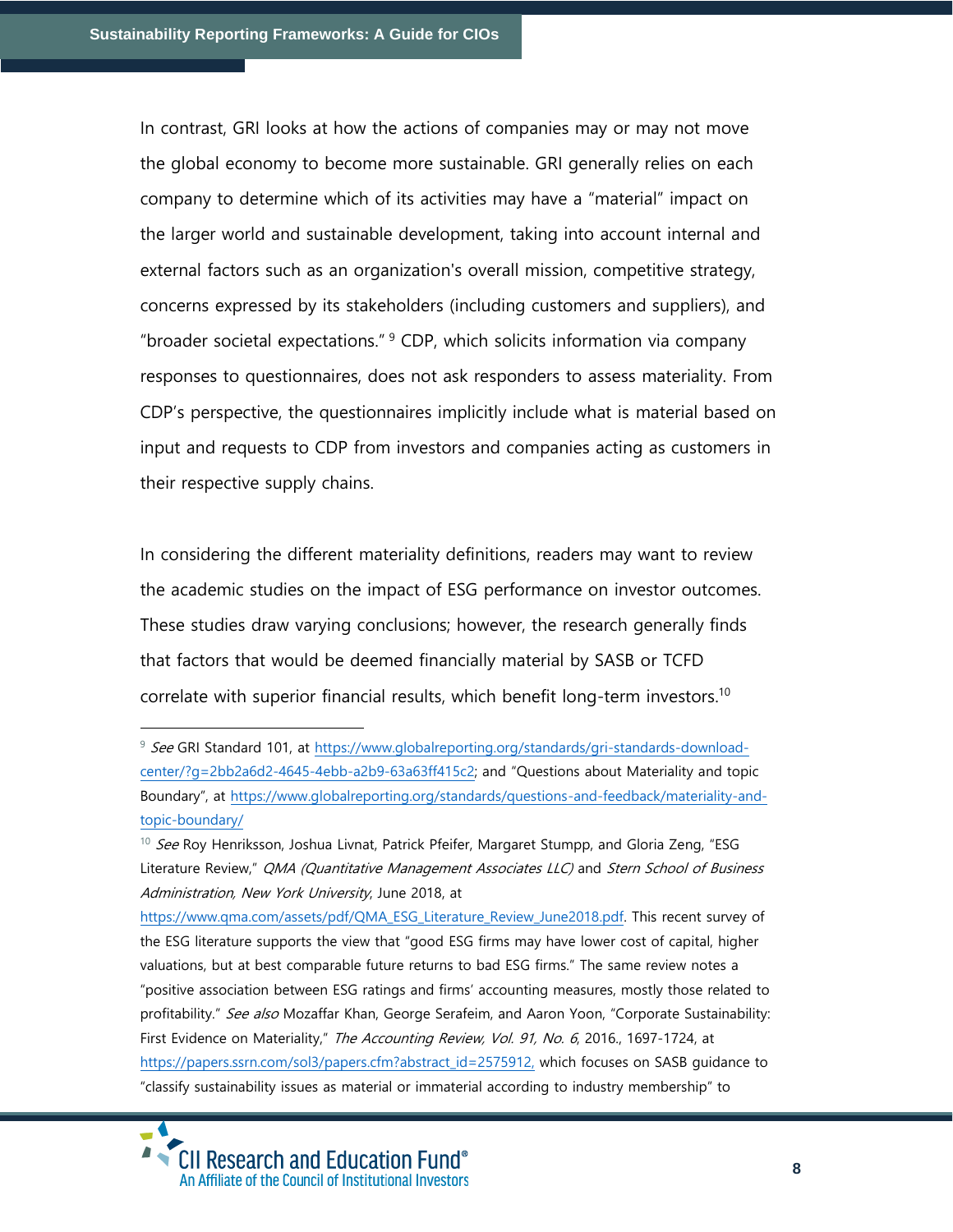#### **Formats for Soliciting and Disclosing ESG Data**

SASB has detailed, research-driven standards within its framework, and identifies the financially material ESG disclosure topics and metrics that each company should disclose. Companies report information in accordance with those standards. While SASB solicits input on the development of its standards, it does not use questionnaires or surveys. None of the frameworks requires disclosures to be made in the audited financial statements. Initially, SASB's stated goal was for its disclosures to appear in companies' filed documents, such as the annual report on Form 10-K for U.S. public companies. SASB now takes a more flexible approach, emphasizing the importance of providing information in filed documents, stand-alone SASB reports or a SASB-referenced table or index in company sustainability or corporate social responsibility (CSR) reports.<sup>11</sup>

[https://www.smithschool.ox.ac.uk/publications/reports/SSEE\\_Arabesque\\_Paper\\_16Sept14.pdf.](https://www.smithschool.ox.ac.uk/publications/reports/SSEE_Arabesque_Paper_16Sept14.pdf)

<sup>11</sup> See Matthew Welch, "Lessons from the Market," SASB, August 16, 2018, at [https://www.sasb.org/blog/lessons-from-the-market/;](https://www.sasb.org/blog/lessons-from-the-market/) and Tom Riesenberg and Alan Beller, "Sustainability Accounting Standards and SEC Filings," Harvard Law School Forum on Corporate Governance and Financial Regulation, June 5, 2019, at

[https://corpgov.law.harvard.edu/2019/06/05/sustainability-accounting-standards-and-sec-filings/.](https://corpgov.law.harvard.edu/2019/06/05/sustainability-accounting-standards-and-sec-filings/) The Travelers Companies, Inc. is a recent example of a company that provides its sustainability disclosures on its corporate website and not in its regulatory filings, with separate links for each of its SASB Report, its TCFD Report, and a Content Index to help readers looking for disclosures associated with the GRI and IIRC frameworks, at [https://sustainability.travelers.com/.](https://sustainability.travelers.com/) Etsy, Inc. is one of the few companies to date that has incorporated SASB disclosures in its annual report on Form 10-K, most recently for the year ended December 31, 2018, at

[https://www.sec.gov/Archives/edgar/data/1370637/000137063719000028/etsy1231201810k.htm,](https://www.sec.gov/Archives/edgar/data/1370637/000137063719000028/etsy1231201810k.htm) 21- 22. Vornado Realty took a somewhat hybrid approach by filing a current report on Form 8-K, dated April 8, 2019, that attached a press release and a copy of its 2018 ESG report, under a provision that allowed the information to be considered "furnished" not "filed," which may limit its potential



conclude that "firms with strong ratings on material sustainability issues have better future performance" and "outperform" firms with poor ratings; and Gordon Clark, Andreas Feiner, and Michael Viehs's review of over 190 studies and sources in "From the Stockholder to the Stakeholder: How Sustainability can Drive Financial Outperformance," University of Oxford and Arabesque Partners, September 2014, at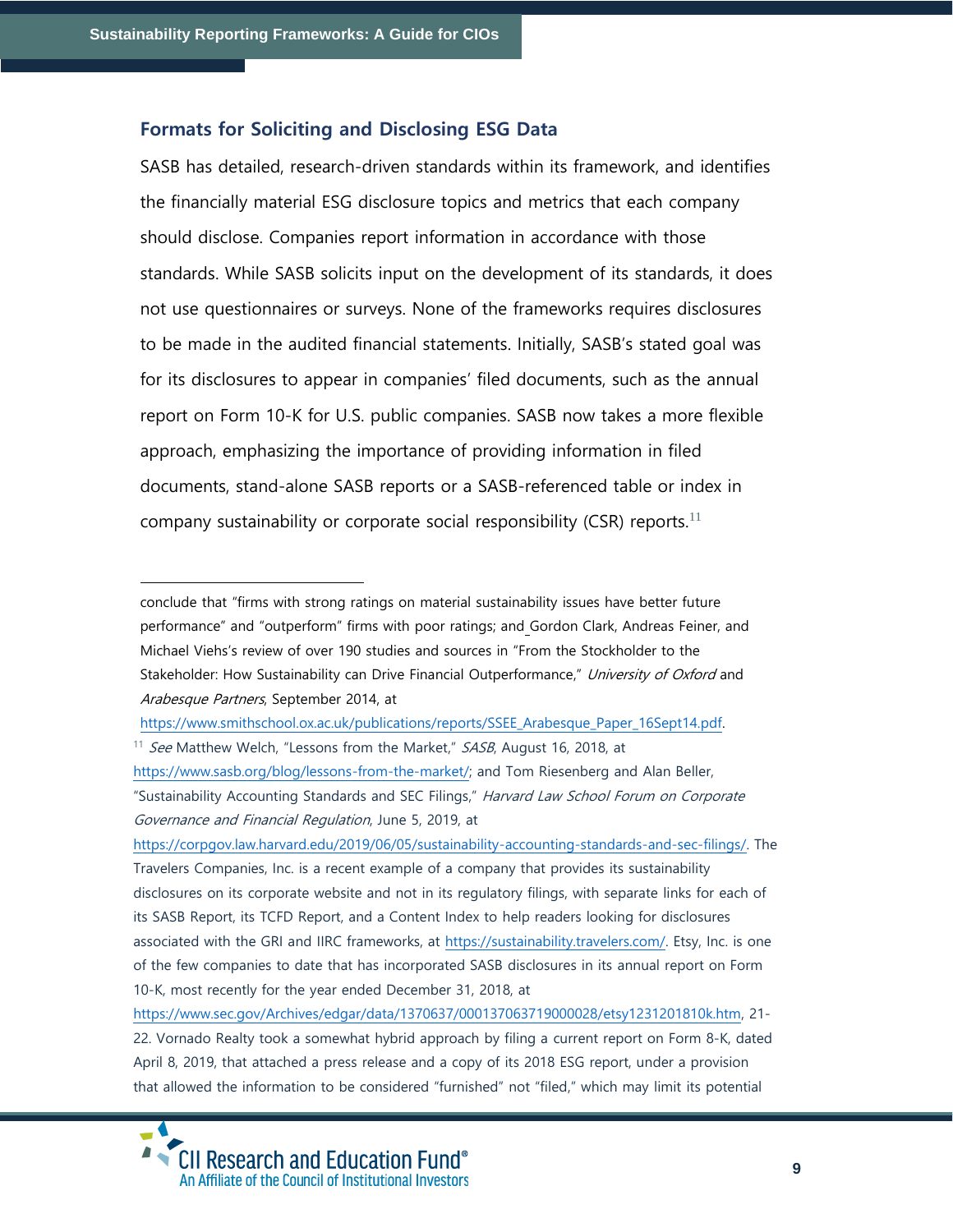GRI, the oldest of the frameworks, has evolved over the years from guidelines to a set of sustainability standards, with work beginning on the development of sector standards starting with oil, gas, coal and agriculture.<sup>12</sup> While GRI has no prescribed format, GRI reporting generally appears in corporate sustainability reports with a "GRI Index" tied to the standards that companies have selected based on their respective materiality assessments.<sup>13</sup> With the support of designated third-party "GRI Data Partners" around the world and self-reporting by companies, GRI has assembled a data base that it generally makes free to the public and that contains the data points gathered from each known GRI-based report.

securities law liability, at

[https://www.prudential.com/wps/wcm/connect/42037e97-ff79-4c61-a3d9-](https://www.prudential.com/wps/wcm/connect/42037e97-ff79-4c61-a3d9-8f92080808bd/2018_Sustainability+Report_v4.pdf?MOD=AJPERES&CVID=mKeFbIR&CVID=mJMYKfh)

[https://www.sec.gov/Archives/edgar/data/899689/000089968919000021/vnoform8k\\_4-2019.htm.](https://www.sec.gov/Archives/edgar/data/899689/000089968919000021/vnoform8k_4-2019.htm)

<sup>&</sup>lt;sup>12</sup> See [https://www.globalreporting.org/information/about-gri/Pages/default.aspx.](https://www.globalreporting.org/information/about-gri/Pages/default.aspx)

<sup>&</sup>lt;sup>13</sup> See, e.g., three examples prepared "in accordance with the core [GRI] option:" The Gap, Inc.'s "Global Reporting Initiative (GRI) Table" to its "Global Sustainability Report, 2017" and Global Sustainability website, at<https://www.gapincsustainability.com/gri-table> (which also notes a SASBreferenced Table); The Southern Company's "[Corporate Responsibility Report](https://c212.net/c/link/?t=0&l=en&o=2471125-1&h=1207708088&u=https%3A%2F%2Fwww.southerncompany.com%2Fcontent%2Fdam%2Fsouthern-company%2Fpdf%2Fcorpresponsibility%2F2018_Corporate_Responsibility_Report.pdf&a=2018+Corporate+Responsibility+Report) 2018," at [https://www.southerncompany.com/content/dam/southern-](https://www.southerncompany.com/content/dam/southern-company/pdf/corpresponsibility/2018_Corporate_Responsibility_Report.pdf)

[company/pdf/corpresponsibility/2018\\_Corporate\\_Responsibility\\_Report.pdf,](https://www.southerncompany.com/content/dam/southern-company/pdf/corpresponsibility/2018_Corporate_Responsibility_Report.pdf) 62 (which is followed by a SASB-referenced Index, 66); and Prudential Financial's "2018 Sustainability Report", at

[<sup>8</sup>f92080808bd/2018\\_Sustainability+Report\\_v4.pdf?MOD=AJPERES&CVID=mKeFbIR&CVID=mJMYKfh](https://www.prudential.com/wps/wcm/connect/42037e97-ff79-4c61-a3d9-8f92080808bd/2018_Sustainability+Report_v4.pdf?MOD=AJPERES&CVID=mKeFbIR&CVID=mJMYKfh)

<sup>,</sup> 44-46, which also has a SASB-referenced index (43) and footnote references throughout to TCFD's recommendations (also see Prudential Financial's CDP disclosures at

[https://www.prudential.com/wps/wcm/connect/31092c7c-1258-494f-be1d-239c1fdc8d39/2018-](https://www.prudential.com/wps/wcm/connect/31092c7c-1258-494f-be1d-239c1fdc8d39/2018-Climate-Change-Prudential-Financial.pdf?MOD=AJPERES&CVID=myFdYtn&CVID=myBx0Tm)

[Climate-Change-Prudential-Financial.pdf?MOD=AJPERES&CVID=myFdYtn&CVID=myBx0Tm\)](https://www.prudential.com/wps/wcm/connect/31092c7c-1258-494f-be1d-239c1fdc8d39/2018-Climate-Change-Prudential-Financial.pdf?MOD=AJPERES&CVID=myFdYtn&CVID=myBx0Tm). Intel Corp.'s 2018-2019 Corporate Responsibility Report is an example of one prepared in accordance with the "comprehensive" GRI option, at [http://csrreportbuilder.intel.com/pdfbuilder/pdfs/CSR-](http://csrreportbuilder.intel.com/pdfbuilder/pdfs/CSR-2018-Full-Report.pdf)

[<sup>2018-</sup>Full-Report.pdf](http://csrreportbuilder.intel.com/pdfbuilder/pdfs/CSR-2018-Full-Report.pdf) (which also has a unique "Report Builder" link on page 2, pursuant to which readers can build their own reports based on the reporting frameworks and issues, about which they wish to learn more).

**CII Research and Education Fund®** An Affiliate of the Council of Institutional Investors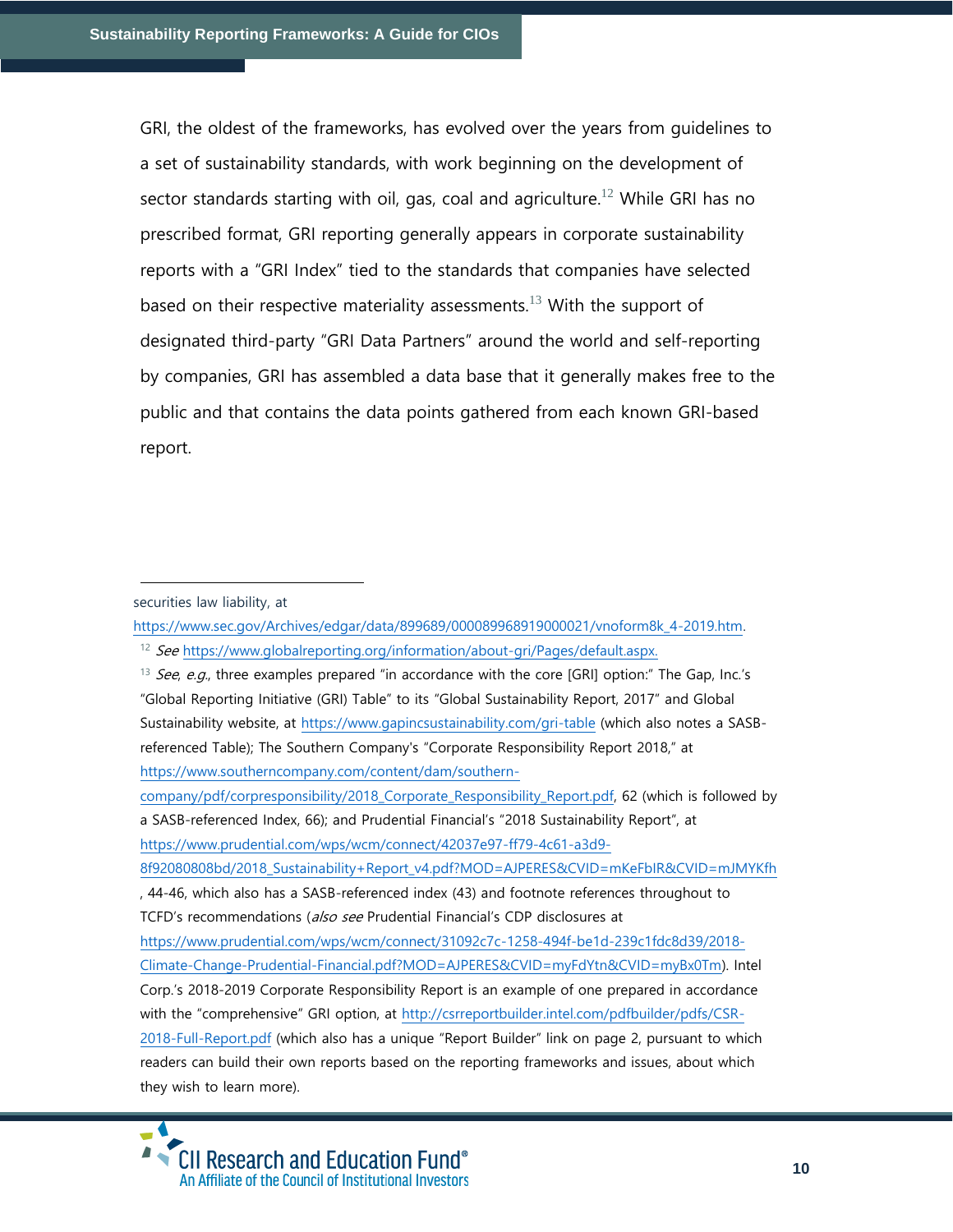CDP sends annual online questionnaires to companies, cities, states and regions to measure and understand how they manage their "environmental impacts," particularly in relation to climate change, water security and forests. A related questionnaire enables companies to make similar inquiries of their suppliers through the CDP framework. Companies may choose to make their disclosures public or non-public. Public disclosures are available to all users on CDP's website. Non-public responses are shared with CDP's investor signatories and corporations that have requested responses from their suppliers.<sup>14</sup>

TCFD's recommendations for disclosure are not as prescriptive as other frameworks and focus narrowly on climate. They involve four principal areas: (1) governance (particularly around the oversight and management of climaterelated risks and opportunities), (2) strategy (for dealing with actual and potential impact of climate-related risks and opportunities), (3) risk management (relating to processes used to identify, assess and manage climate-related risks) and (4) metrics and targets (used to assess and manage relevant climate-related risks and opportunities). The latter two areas depend on an assessment of financial materiality. TCFD notably also recommends organizations disclose the resilience of their strategies, taking into consideration different climate-related scenarios, including a global warming scenario of 2° Celsius or lower.

TCFD recommends that "climate-related financial disclosures" generally be made in an organization's "mainstream  $(i.e.,$  public) annual financial filings," although it recognizes that organizations are currently also making these disclosures in other formats, such as sustainability reports. For those organizations in the four non-financial groups most responsible for greenhouse gas emissions—energy;

<sup>14</sup> See [https://www.cdp.net/en/info/about-us.](https://www.cdp.net/en/info/about-us)

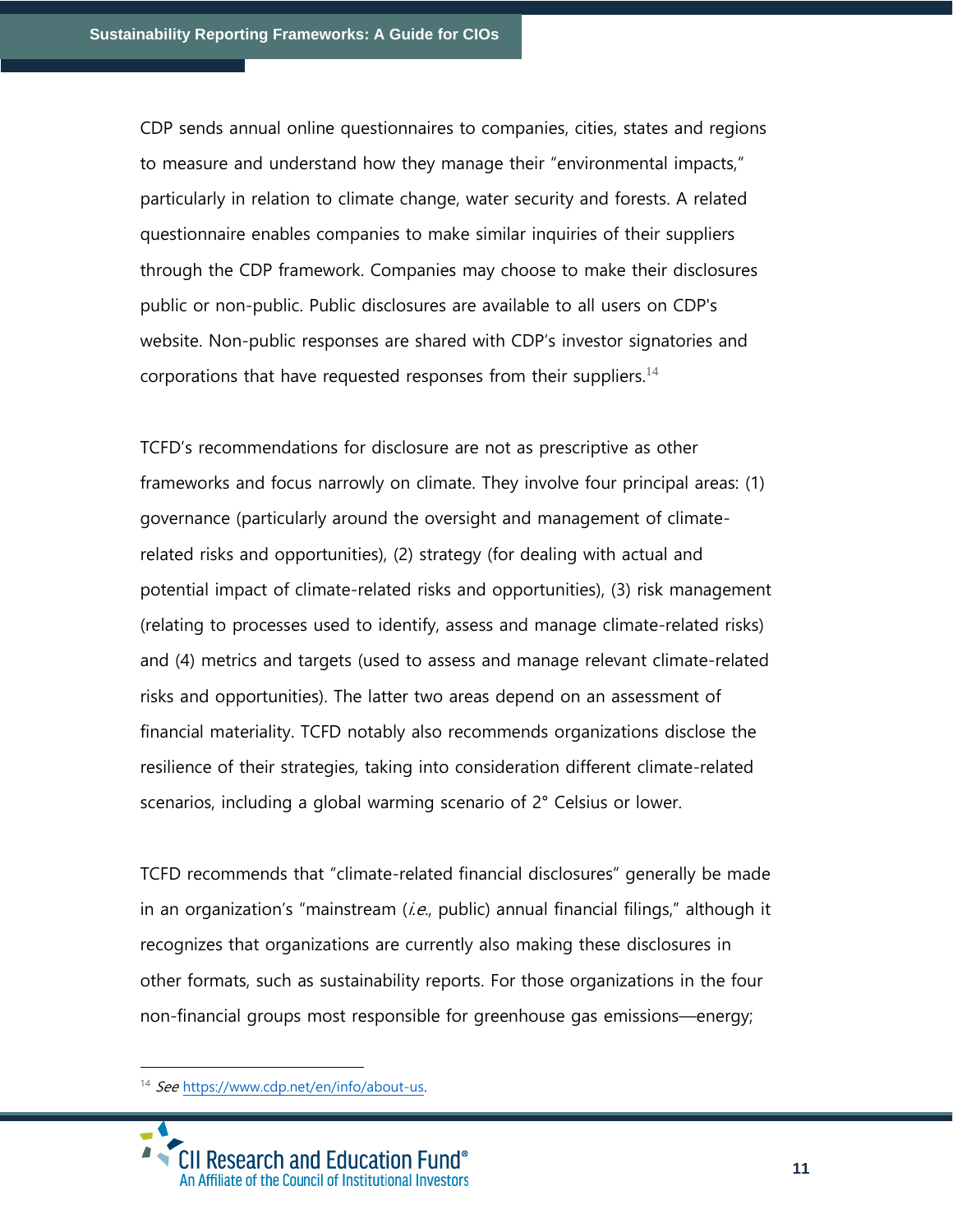transportation; materials and buildings; and agriculture, food and forest products—TCFD suggests that they also consider disclosing information related to the strategy and metrics and targets recommendations "in other reports when the information is not deemed material and not included in financial filings." Illustrative examples in TCFD's implementation resources suggest, in particular, that where reporting would align with public disclosures recommended by other reporting frameworks (e.g., CDP, GRI and SASB), such reporting could be included instead in a readily publicly available format.<sup>15</sup> As a result, several of the other frameworks report or plan to report on how they help companies comply with TCFD recommendations. $16$ 

#### **Historical and Future Coverage**

The current geographic reach of the different frameworks is another important lens. Market-wide use is critical for consistency, comparability and measurability of disclosures across companies in given sectors. These factors help investors determine how to allocate their capital most efficiently and effectively to companies with the best long-term and sustainable prospects.

<sup>&</sup>lt;sup>16</sup> See, e.g., "TCFD Implementation Guide: Using SASB Standards and the CDSB Framework to Enhance Climate-Related Financial Disclosures in Mainstream Reporting," CDSB and SASB, May 1, 2019, at [https://library.sasb.org/tcfd-implementation](https://library.sasb.org/tcfd-implementation-guide/?utm_source=Press%20Release&utm_campaign=TCFD%20Guidance)[guide/?utm\\_source=Press%20Release&utm\\_campaign=TCFD%20Guidance.](https://library.sasb.org/tcfd-implementation-guide/?utm_source=Press%20Release&utm_campaign=TCFD%20Guidance) 



<sup>&</sup>lt;sup>15</sup> See "Final Report: Recommendations of the Task Force on Climate-related Financial Disclosures," TCFD, June 2017, at [https://www.fsb-tcfd.org/wp-content/uploads/2017/06/FINAL-2017-TCFD-](https://www.fsb-tcfd.org/wp-content/uploads/2017/06/FINAL-2017-TCFD-Report-11052018.pdf)[Report-11052018.pdf](https://www.fsb-tcfd.org/wp-content/uploads/2017/06/FINAL-2017-TCFD-Report-11052018.pdf); "TCFD Recommendations Report Annex - Implementing the Recommendations of the Task Force on Climate-related Financial Disclosures," TCFD, June 2017, at [https://www.fsb-tcfd.org/wp-content/uploads/2017/12/FINAL-TCFD-Annex-Amended-121517.pdf;](https://www.fsb-tcfd.org/wp-content/uploads/2017/12/FINAL-TCFD-Annex-Amended-121517.pdf) and other resources at [https://www.tcfdhub.org/.](https://www.tcfdhub.org/) Also see TCFD's "2019 Status Report," infra note 17.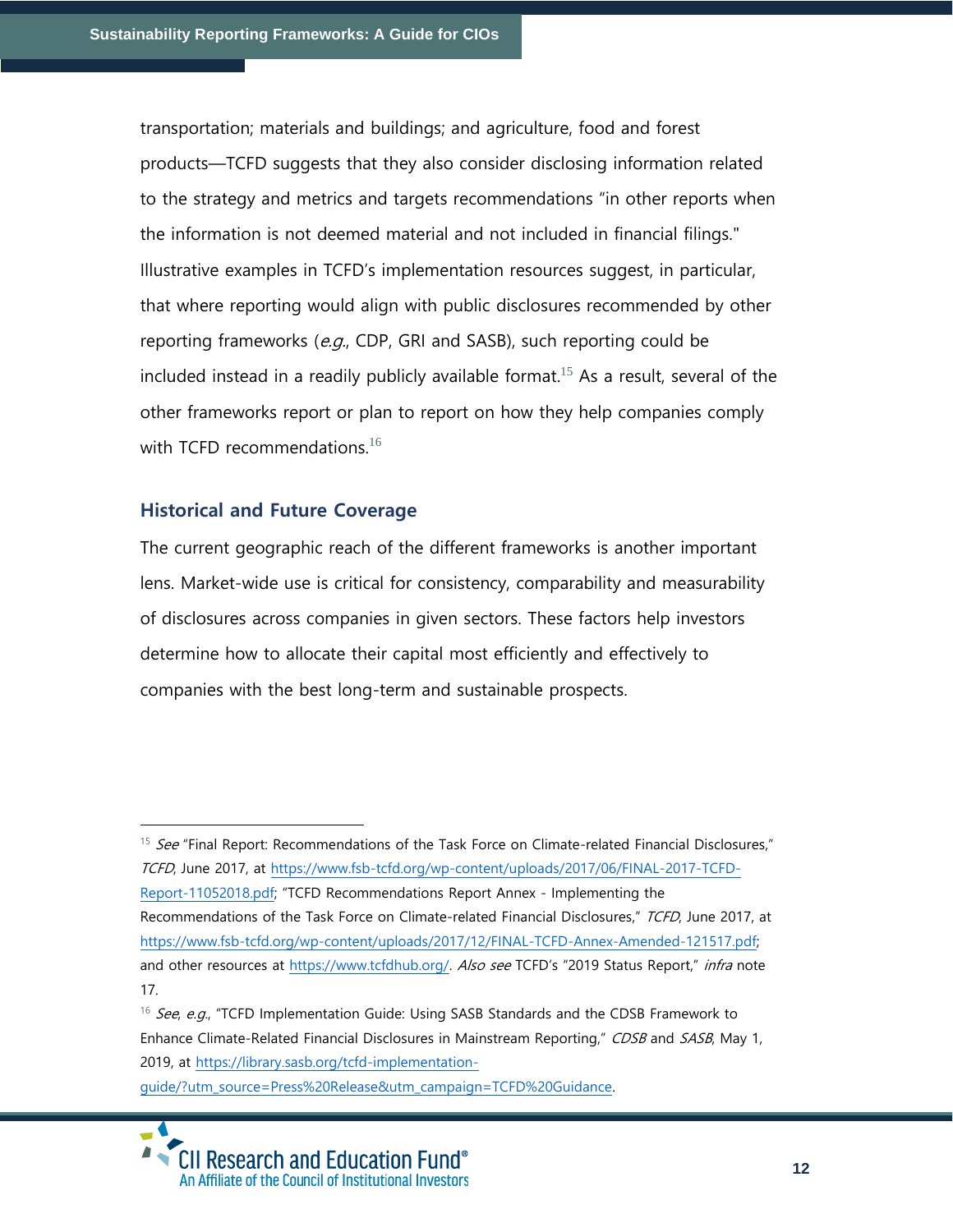As might be expected, GRI and CDP, the frameworks that have been in existence the longest, have greater market penetration. But TCFD and SASB are gaining momentum in the United States and abroad with both companies and investors $17$ 

Since companies choose which GRI disclosures to include – generally by crossreference in an index – in their sustainability reports, their voluntary disclosures may not be consistent and comparable across industry sectors. The same holds true for the CDP questions that companies choose to answer, so CDP grades may not always be consistent and comparable.

**<sup>17</sup>** For SASB's global growth, see Jeff Hales, **"**Global Issues Call for Global Standards," SASB, October 9, 2018, at<https://www.sasb.org/blog/global-issues-call-for-global-standards/>; "SASB Expands Investor Advisory Group," SASB, May 22, 2019, at [https://www.globenewswire.com/news](https://www.globenewswire.com/news-release/2019/05/22/1840845/0/en/SASB-Expands-Investor-Advisory-Group.html)[release/2019/05/22/1840845/0/en/SASB-Expands-Investor-Advisory-Group.html](https://www.globenewswire.com/news-release/2019/05/22/1840845/0/en/SASB-Expands-Investor-Advisory-Group.html) (noting that the Investor Advisory Group (IAG) added representatives from Canada, France, Japan, Norway and the United Kingdom, such that roughly 40% of the IAG members are now based outside the U.S.); and "How Bloomberg LP has Led the Way in Supporting Material ESG Data: An interview with Curtis Ravenel," SASB, November 29, 2018, at [https://www.sasb.org/blog/how-bloomberg-has-lead-the](https://www.sasb.org/blog/how-bloomberg-has-lead-the-way-in-supporting-material-esg-data/)[way-in-supporting-material-esg-data/](https://www.sasb.org/blog/how-bloomberg-has-lead-the-way-in-supporting-material-esg-data/) ("…Although SASB was founded in the United States, the work that SASB has done to identify ESG factors that have evidence of materiality does not stop at the US border…"). SASB attributes its growing global reach to (1) at least half of its standards downloads originating outside the U.S., (2) its change of stance on disclosure location (from regulatory filings to, more broadly, communications with investors) and (3) global investors increasingly wanting and using a global standard for the communication of financially material ESG information by companies.

For TCFD's global growth, see "Second TCFD Status Report Shows Steady Increase in TCFD Adoption," TCFD, June 5, 2019, at [https://www.fsb-tcfd.org/wp-content/uploads/2019/06/Press-](https://www.fsb-tcfd.org/wp-content/uploads/2019/06/Press-Release-2019-TCFD-Status-Report_FINAL.pdf)[Release-2019-TCFD-Status-Report\\_FINAL.pdf.](https://www.fsb-tcfd.org/wp-content/uploads/2019/06/Press-Release-2019-TCFD-Status-Report_FINAL.pdf) (This status report follows the first one released in September 2018 and will be followed by a third one to be submitted (also to the Financial Stability Board) in September 2020.)

**CII Research and Education Fund®** An Affiliate of the Council of Institutional Investors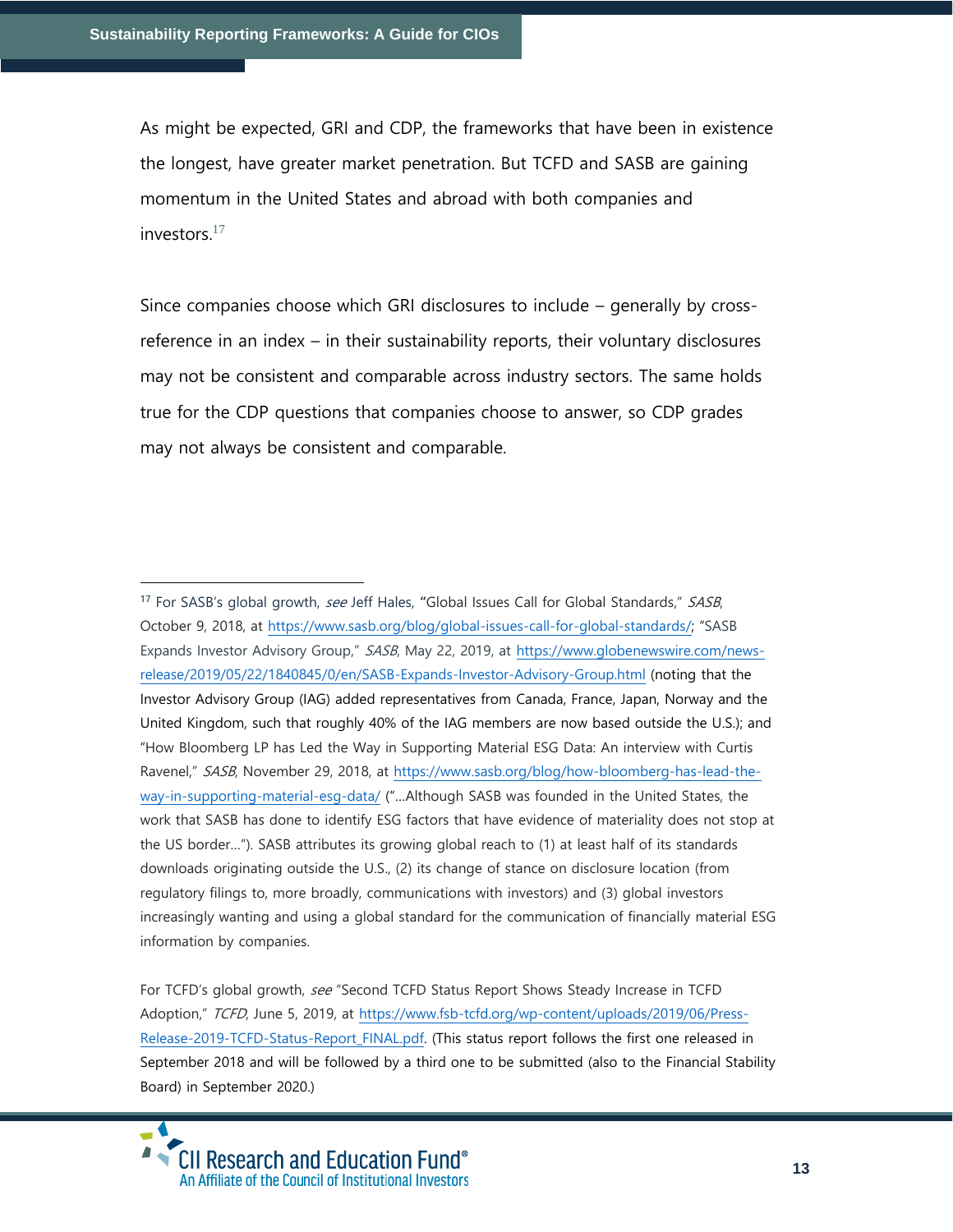Relative newcomer SASB is specific about which disclosure topics and metrics that it expects from companies – and that it suggests investors consider -- in each of its 77 industry standards. More companies are beginning to use the SASB standards for their disclosures. In the meantime, more investors are able to use SASB's framework to analyze companies in the same industry by building inhouse investment decision-making tools and then pulling the relevant data and metrics from existing company reports and from databases to which they subscribe, such as MSCI, Sustainalytics, and Bloomberg. In a similar way, although focused on climate-related issues, the TCFD recommendations can provide helpful guidance for considering all company environmental and social (E&S) reporting through TCFD's four thematic areas: governance, strategy, risk management, and metrics and targets.

# Other Key Considerations for CIOs

Given the key differences among the primary sustainability reporting frameworks, how can pension fund CIOs use these frameworks in their day-to-day work? Three primary considerations are discussed below: fulfilling fiduciary obligations, staff development and influencing the marketplace.

#### **Fulfilling Fiduciary Obligations**

Regardless of the amount of investment management and stewardship that a pension fund does in-house, understanding the current marketplace for sustainability standards can be a powerful tool in fulfilling fiduciary obligations. The reporting frameworks are especially relevant to risk oversight and other considerations regarding the long-term sustainability of portfolio investments.

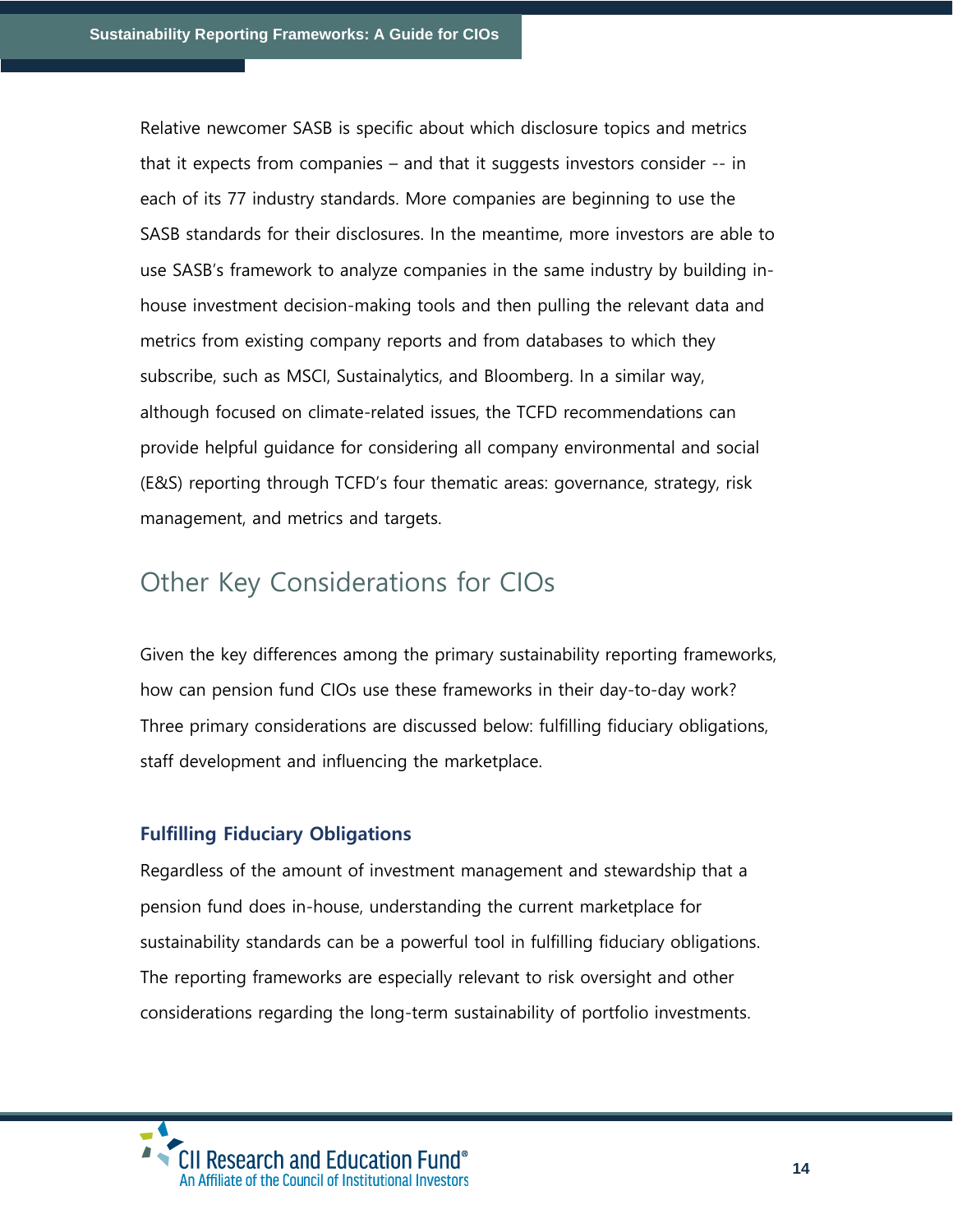Funds that manage investments internally can use the frameworks to apply materiality analyses to their investment decisions, valuation analyses, and risk management. Some investors incorporate one or more frameworks into their own proprietary ESG frameworks, $^{18}$  while also relying on their in-house financial valuation skills and business sector knowledge. Others use one or more frameworks more directly.

For funds that rely primarily or solely on outside investment managers, the frameworks can provide a basis for holding managers accountable. For example, the frameworks can be used to understand how those managers integrate ESG analysis into their overall investment management analysis for their pension fund clients. $^{19}$ 

Investors with active stewardship teams can use the frameworks as a basis for creating or supplementing meaningful engagement agendas with their portfolio companies. SASB, for example, has created a list of questions for engaging companies within each of its 77 industries that are aligned with the standards for those industries. (Investors interested in a topic not yet covered by a SASB

<sup>&</sup>lt;sup>18</sup> See, e.g., State Street Global Advisors' R-Factor™, which is "an ESG scoring system ... that leverages multiple data sources and aligns them to widely accepted, transparent materiality frameworks [including SASB] to generate a unique ESG score for listed companies," in Rakhi Kumar, "R-Factor™: Reinventing ESG Investing Through a Transparent Scoring System," SSGA, July 2019, at [https://www.ssga.com/investment-topics/environmental-social-governance/2019/04/inst-r](https://www.ssga.com/investment-topics/environmental-social-governance/2019/04/inst-r-factor-reinventing-esg-through-scoring-system.pdf)[factor-reinventing-esg-through-scoring-system.pdf.](https://www.ssga.com/investment-topics/environmental-social-governance/2019/04/inst-r-factor-reinventing-esg-through-scoring-system.pdf)

<sup>&</sup>lt;sup>19</sup> See also infra at "Influencing the Marketplace: What CIOs Can Do."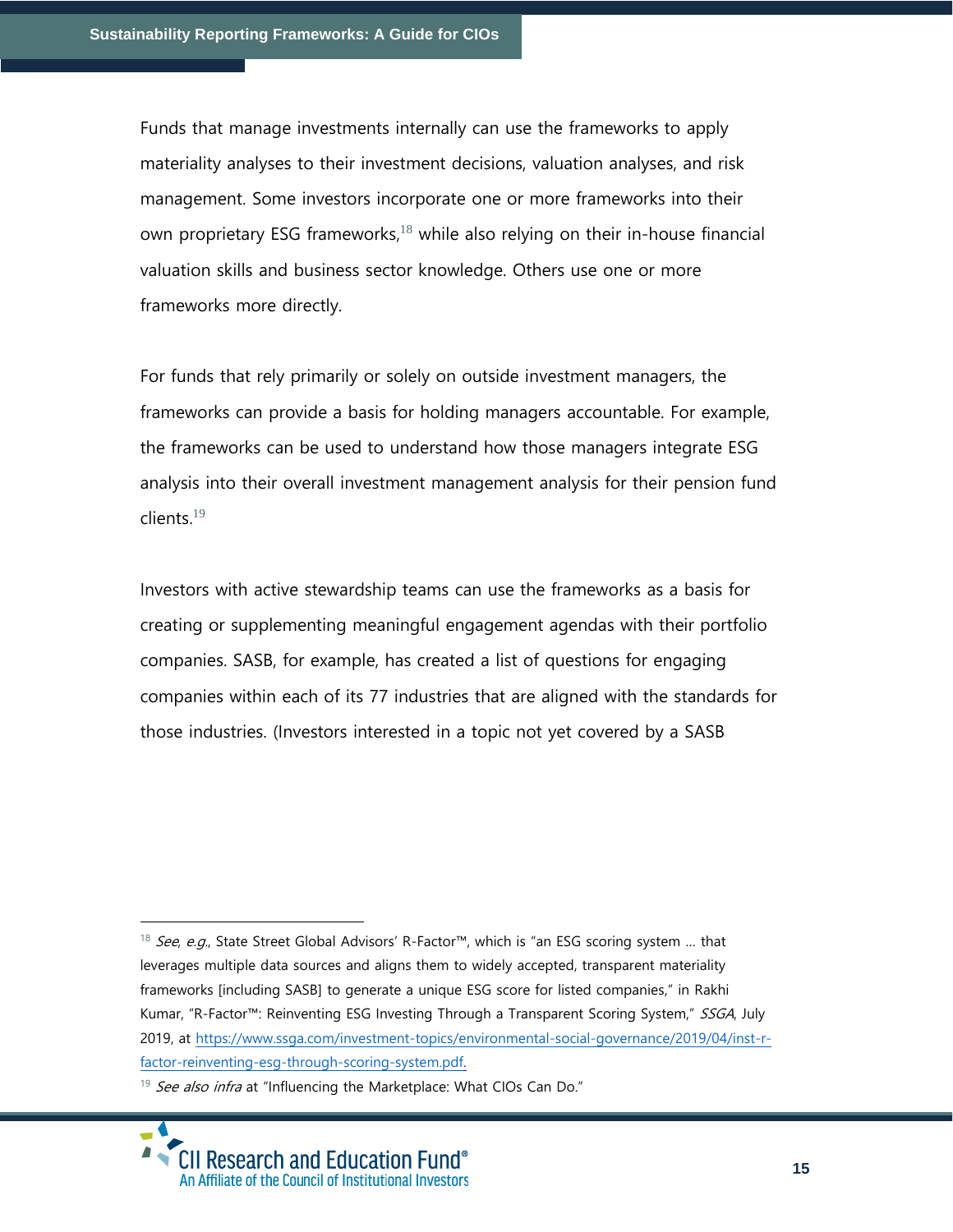standard, such as political activity, may want to refer to the relevant GRI standard.) $^{20}$ 

It can also be important for CIOs to educate their pension fund's trustees about the sustainability frameworks, as part of periodic updates to explain responsible investment decision-making.

Finally, the frameworks are useful for investors that have signed on to initiatives such as the Principles for Responsible Investment (formerly known as the UN PRI, now PRI). PRI signatories must explain in their annual PRI reporting how they have incorporated ESG into investment analyses and decision-making processes, to demonstrate "progress toward implementing the Principles." As noted in a recent PRI report, the quality of corporate reporting on ESG and sustainability/Sustainable Development Goals  $(SDGs)^{21}$  is the top issue of concern for PRI $^{22}$  To address such concerns, some reporting frameworks, researchers and

<sup>&</sup>lt;sup>20</sup> See "Engagement Guide for Asset Owners & Asset Managers," SASB, February 2019, at [https://www.sasb.org/wp-content/uploads/2019/01/SASB-](https://www.sasb.org/wp-content/uploads/2019/01/SASB-EngagementGuide2.pdf?hsCtaTracking=eab5b6dd-eb37-4f42-afe9-50f94117f626%7C6ba62f83-276a-4db3-8f28-2455280628da)

[EngagementGuide2.pdf?hsCtaTracking=eab5b6dd-eb37-4f42-afe9-50f94117f626%7C6ba62f83-](https://www.sasb.org/wp-content/uploads/2019/01/SASB-EngagementGuide2.pdf?hsCtaTracking=eab5b6dd-eb37-4f42-afe9-50f94117f626%7C6ba62f83-276a-4db3-8f28-2455280628da) [276a-4db3-8f28-2455280628da.](https://www.sasb.org/wp-content/uploads/2019/01/SASB-EngagementGuide2.pdf?hsCtaTracking=eab5b6dd-eb37-4f42-afe9-50f94117f626%7C6ba62f83-276a-4db3-8f28-2455280628da) For, e.g., political activity and contribution disclosures, see GRI Standard 415 "Public Policy," GRI, at [https://www.globalreporting.org/standards/gri-standards](https://www.globalreporting.org/standards/gri-standards-download-center/)[download-center/.](https://www.globalreporting.org/standards/gri-standards-download-center/) 

 $21$  SDGs refer to the United Nations' 17 Sustainable Development Goals, which are set forth in "Transforming our World: The 2030 Agenda for Sustainable Development," United Nations, 2015, at [https://sustainabledevelopment.un.org/content/documents/21252030%20Agenda%20for%20Sustain](https://sustainabledevelopment.un.org/content/documents/21252030%20Agenda%20for%20Sustainable%20Development%20web.pdf) [able%20Development%20web.pdf.](https://sustainabledevelopment.un.org/content/documents/21252030%20Agenda%20for%20Sustainable%20Development%20web.pdf)

<sup>&</sup>lt;sup>22</sup> "PRI Corporate Reporting Reference Group (CRRG) Terms of Reference," *PRI*, 2019, citing the "outcome of PRI's 2018 asset owner consultation process as well as three regional PRI/CFA projects," at

[https://www.unpri.org/Uploads/c/k/d/pricorporatereportingreferencegrouptor\\_920398.pdf.](https://www.unpri.org/Uploads/c/k/d/pricorporatereportingreferencegrouptor_920398.pdf) 

**CII Research and Education Fund®** An Affiliate of the Council of Institutional Investors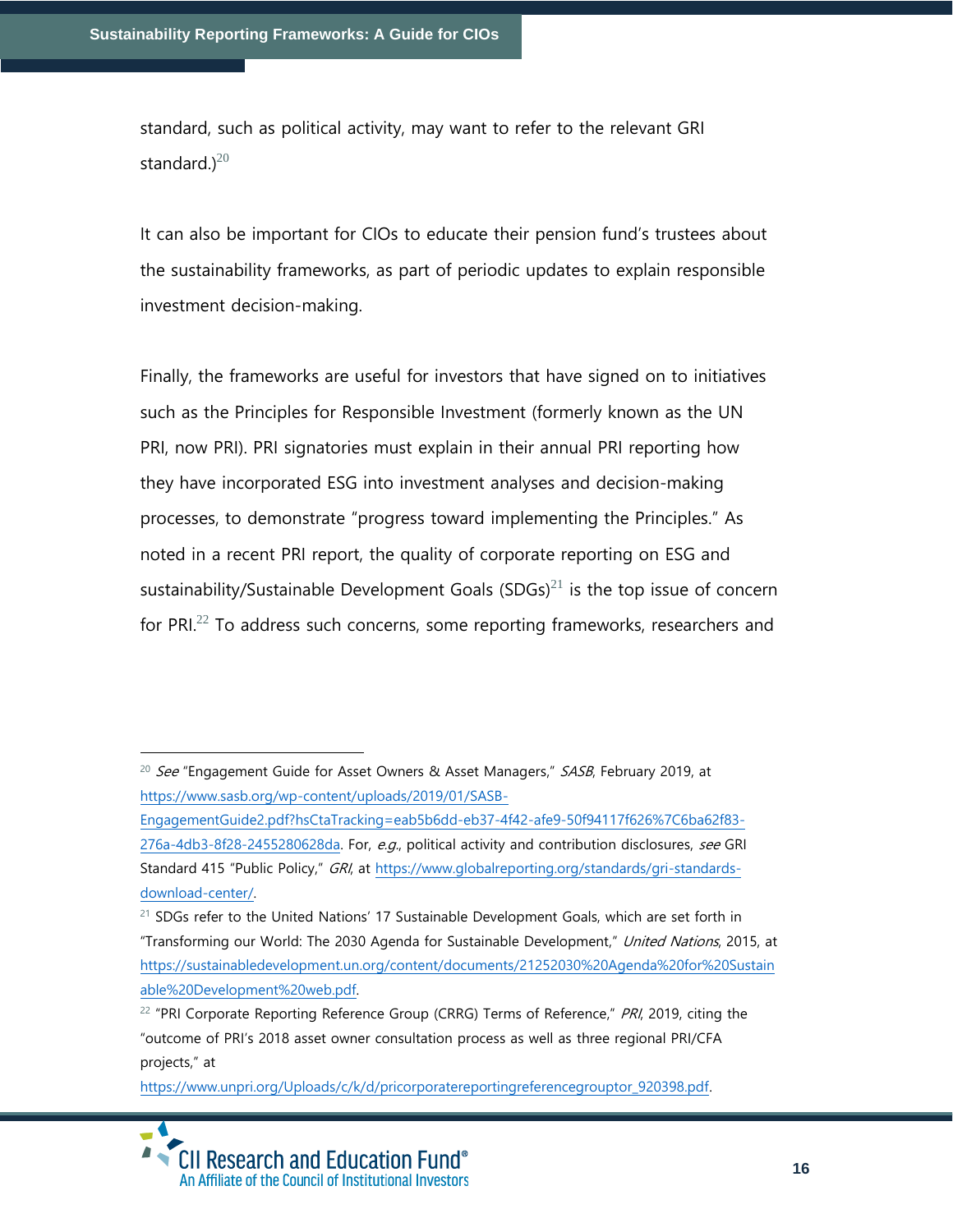at least one investor have begun to map out certain frameworks against the  $SDGs<sup>23</sup>$ 

In addition, for its 2020 reporting cycle, PRI will begin requiring signatories to include certain "TCFD-aligned indicators" in one of PRI's annual reporting modules; such reporting is currently voluntary. $24$ 

#### **Staff Development**

Some of the reporting frameworks offer educational programs, some of which provide sustainability certifications for investment staff. These programs can be useful for staff at funds that do their own internal investment analyses and corporate engagement or that interview, hire and monitor outside investment managers to do some or all of the same.

 $23$  See, e.g., "The Sustainable Development Goals and the future of corporate reporting," Corporate Reporting Dialogue, February 2019, at [http://integratedreporting.org/wp](http://integratedreporting.org/wp-content/uploads/2019/02/The-Sustainable-Development-Goals-and-the-future-of-corporate-reporting-1.pdf)[content/uploads/2019/02/The-Sustainable-Development-Goals-and-the-future-of-corporate](http://integratedreporting.org/wp-content/uploads/2019/02/The-Sustainable-Development-Goals-and-the-future-of-corporate-reporting-1.pdf)[reporting-1.pdf](http://integratedreporting.org/wp-content/uploads/2019/02/The-Sustainable-Development-Goals-and-the-future-of-corporate-reporting-1.pdf) (assesses how six frameworks address the SDGs, including CDP, GRI and SASB); Gianni Betti, Costanza Consolandi and Robert G. Eccles, **"**The Relationship between Investor Materiality and the Sustainable Development Goals," April 15, 2018, available at SSRN. [https://ssrn.caom/abstrct=3163044](https://ssrn.com/abstract=3163044) or [http://dx.doi.org/10.2139/ssrn.3163044](https://dx.doi.org/10.2139/ssrn.3163044) (with a focus on mapping to SASB); Himani Phadke and Laurèn DeMates, "Investing with the Sustainable Development Goals: How to apply the SASB Framework on Insight360™ to track company progress on the SDGs," TruValue Labs, December 2017, at [https://www.truvaluelabs.com/wp](https://www.truvaluelabs.com/wp-content/uploads/2017/12/SDG-whitePaperFinal.pdf)[content/uploads/2017/12/SDG-whitePaperFinal.pdf;](https://www.truvaluelabs.com/wp-content/uploads/2017/12/SDG-whitePaperFinal.pdf) and "Incorporating the UN Sustainable Development Goals into ESG Investment Research via SASB Tools," Calvert Research and Management, May 2018, at [https://www.calvert.com/includes/loadDocument.php?fn=28860.pdf&dt=fundpdfs%27.](https://www.calvert.com/includes/loadDocument.php?fn=28860.pdf&dt=fundpdfs%27) <sup>24</sup>See "TCFD-based reporting to become mandatory for PRI signatories in 2020," *PRI*, February 18, 2019, at [https://www.unpri.org/news-and-press/tcfd-based-reporting-to-become-mandatory-for](https://www.unpri.org/news-and-press/tcfd-based-reporting-to-become-mandatory-for-pri-signatories-in-2020/4116.article)[pri-signatories-in-2020/4116.article](https://www.unpri.org/news-and-press/tcfd-based-reporting-to-become-mandatory-for-pri-signatories-in-2020/4116.article), which includes links to a "resource page" to help signatories with such reporting.

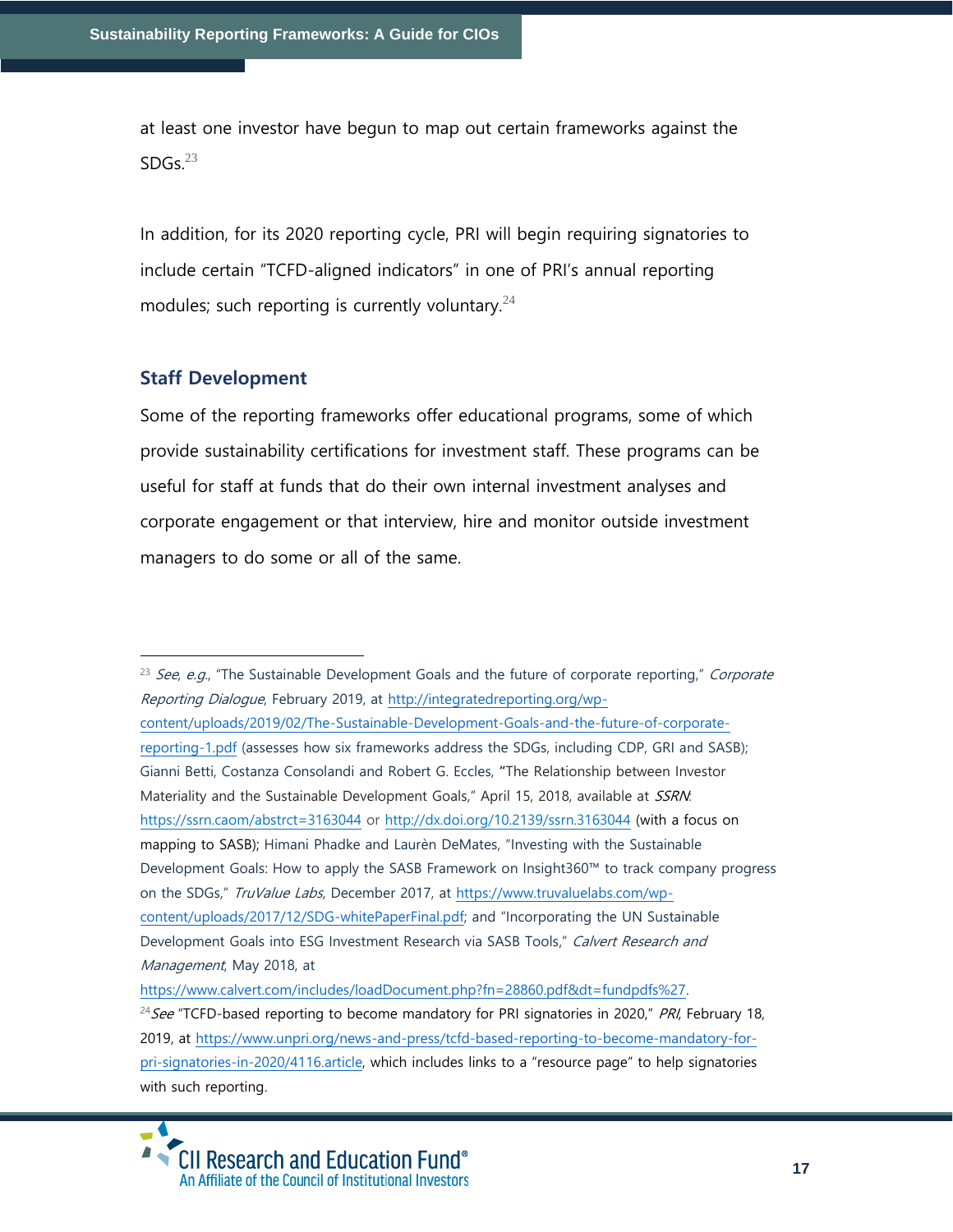For example, SASB has created a two-part "Fundamentals of Sustainability Accounting" (FSA) Credential to help professionals better understand the "link between material sustainability information and a company's financial performance.<sup>"25</sup> The online Level I curriculum and exam cover how "sustainability factors impact financial performance" and provide a "common language to describe the materiality of sustainability information to finance, legal, and accounting professionals." Level II covers more in-depth application and interpretation of industry-specific sustainability information, to help "inform corporate strategies or investor recommendations." Interested CIOs may want to review the list of individuals from 22 countries who have earned or signed up to take the FSA exams since they were first offered in 2016.<sup>26</sup>

SASB has also co-presented with CDSB programs to help organizations prepare TCFD-aligned disclosures such as the "Masterclass in implementing the TCFD recommendations."<sup>27</sup>

GRI provides a variety of training programs to facilitate different levels of understanding of its standards. Its Standards Certified Training Course is the most common and provides a Certificate of Achievement for those who successfully complete the related exam. $28$  GRI also has other courses tailored to GRI-related topics (such as sustainability reporting, materiality and stakeholder

<sup>26</sup> See [http://sasb.force.com/fsa,](http://sasb.force.com/fsa) [https://fsa.sasb.org/first-cohort/,](https://fsa.sasb.org/first-cohort/) and [https://fsa.sasb.org/infographic/.](https://fsa.sasb.org/infographic/)

<sup>&</sup>lt;sup>25</sup> See "About the FSA Credential,"  $SASB$ , at https://fsa.sasb.org/credential/.

<sup>&</sup>lt;sup>27</sup> See [https://www.sasb.org/event/webinar-masterclass-in-implementing-the-tcfd](https://www.sasb.org/event/webinar-masterclass-in-implementing-the-tcfd-recommendations/)[recommendations/.](https://www.sasb.org/event/webinar-masterclass-in-implementing-the-tcfd-recommendations/) These are acknowledged, but not officially endorsed, by TCFD, which otherwise has no sponsored training.

<sup>&</sup>lt;sup>28</sup> See [https://www.globalreporting.org/information/FAQs/Pages/GRI\\_Standards\\_Exam.aspx.](https://www.globalreporting.org/information/FAQs/Pages/GRI_Standards_Exam.aspx)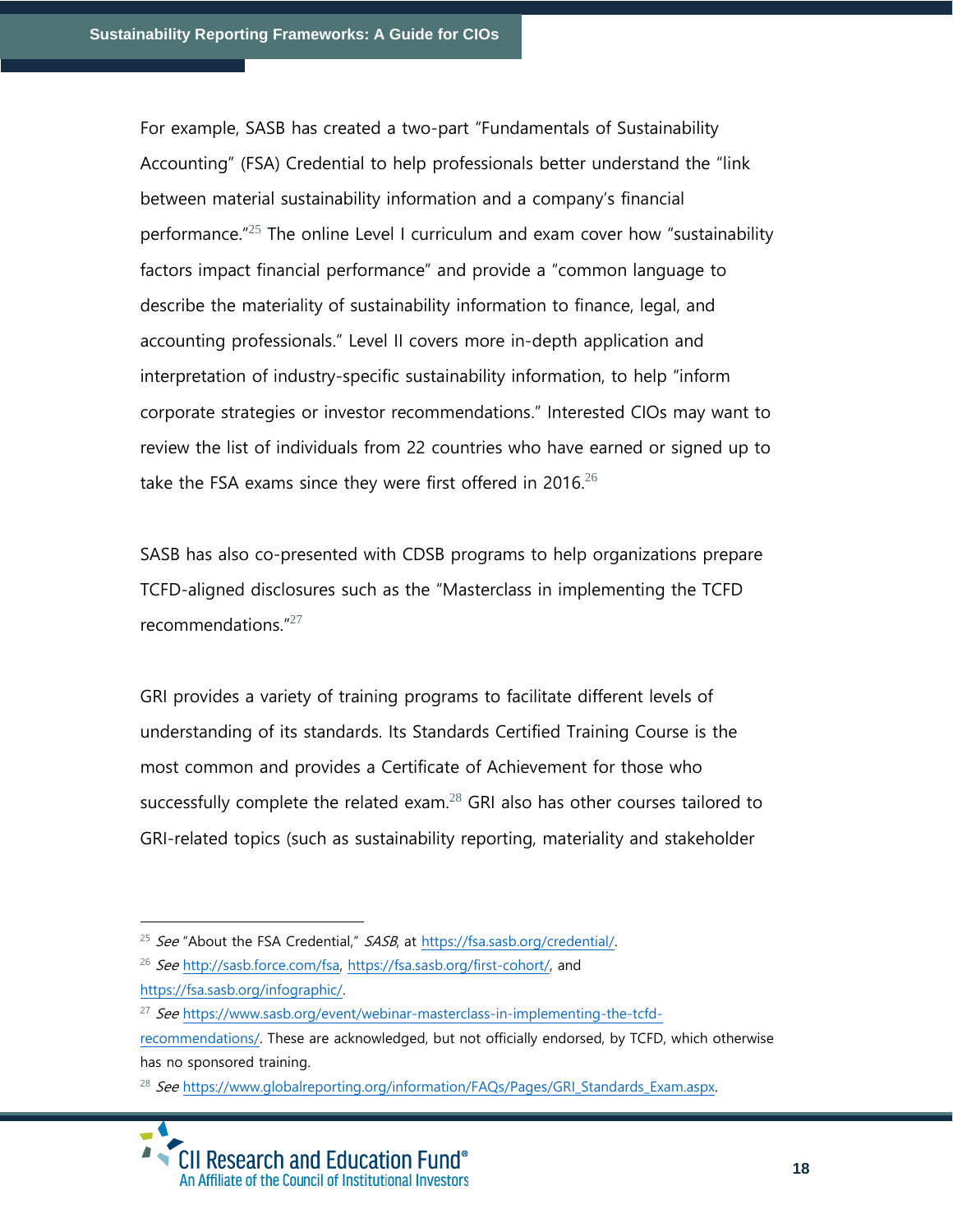engagement), that offer a Certificate of Attendance.<sup>29</sup> Unlike SASB's FSA Credential that is generally aimed at providing a common language among investment professionals (particularly in its Level 1 program), GRI's programs are provided by GRI-selected training organizations around the world and are focused on facilitating the use of GRI's specific framework. GRI also provides a link to those individuals who have successfully completed its Standards Exam (or its immediate predecessor exam). $30<sub>1</sub>$ 

CDP has a similar global network of "accredited solutions providers" to help guide companies, cities and other localities through its disclosure process; however, CDP does not offer a certification or exam associated with its training programs. $31$ 

#### **Influencing the Marketplace: What CIOs Can Do**

CIOs can influence the evolution of the sustainability framework market in significant ways, in addition to building one or more of the frameworks into their own in-house frameworks.

For example, CIOs and their professional staffers can participate in stakeholder groups that the different framework sponsors have organized and can discuss the frameworks with outside managers and portfolio companies.

<sup>&</sup>lt;sup>29</sup> See [https://www.globalreporting.org/services/training/certified-training](https://www.globalreporting.org/services/training/certified-training-partners/Pages/default.aspx)[partners/Pages/default.aspx.](https://www.globalreporting.org/services/training/certified-training-partners/Pages/default.aspx)

 $30 \,$  See

https://www.globalreporting.org/services/training/GRI\_Standards\_Exam/Pages/GRI\_Exam\_Successful [Candidates.aspx.aspx.](https://www.globalreporting.org/services/training/GRI_Standards_Exam/Pages/GRI_Exam_Successful_Candidates.aspx.aspx)

<sup>31</sup> See [https://www.cdp.net/en/info/accredited-solutions-providers.](https://www.cdp.net/en/info/accredited-solutions-providers)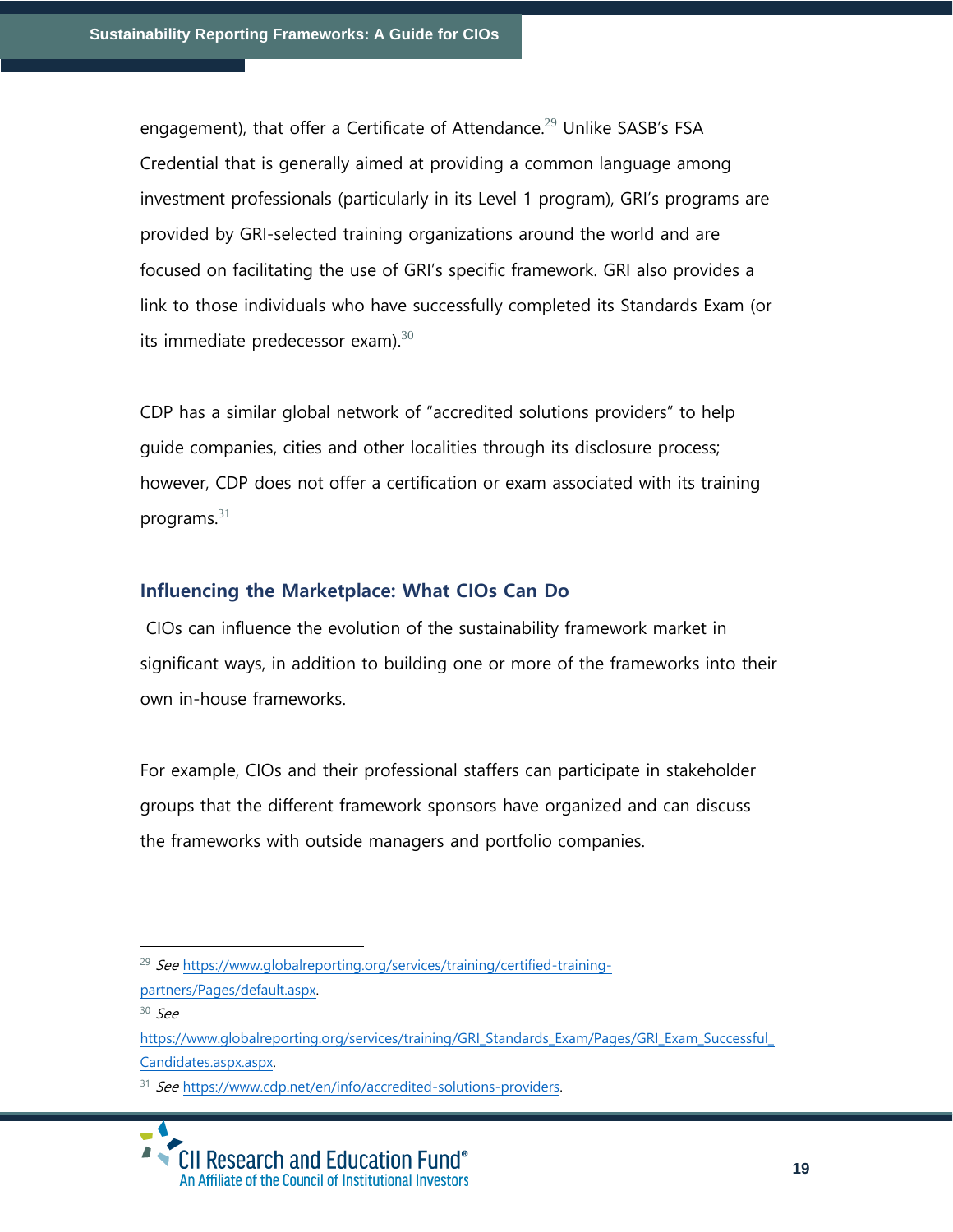SASB, GRI and CDP each has opportunities for direct investor involvement, for both asset owners and asset managers, in several cases alongside corporate and subject-matter representatives. SASB opportunities, which are open to all types of representatives, include the SASB Alliance (membership fee required) and the SASB Standards Advisory Group (no fee but selected members volunteer their time to participate in related calls and other activities.) $32$  GRI opportunities include investor and corporate memberships (for a fee) in the GRI Community, as well as volunteer appointee participation (non-fee-based) in its Global Sustainability Standards Board, its Board of Directors and its Stakeholder Council.<sup>33</sup> CDP offers opportunities for investors only to become fee-paying Members or Signatories.<sup>34</sup>

CIOs can also influence the marketplace by asking their portfolio companies to begin or to continue making disclosures aligned with one or more frameworks. In cases where portfolio companies are more comfortable with ESG disclosures, they may specifically seek engagement with their investors to determine preferred frameworks. As noted above, to assist investors even further, SASB has developed an investor guide for using its standards to inform company engagements. $35$ 

33 See [https://www.globalreporting.org/network/Community/Pages/default.aspx;](https://www.globalreporting.org/network/Community/Pages/default.aspx) [https://www.globalreporting.org/information/about-gri/governance-bodies;](https://www.globalreporting.org/information/about-gri/governance-bodies) and [https://www.globalreporting.org/information/about-gri/governance-bodies/stakeholder](https://www.globalreporting.org/information/about-gri/governance-bodies/stakeholder-council/Pages/default.aspx)[council/Pages/default.aspx.](https://www.globalreporting.org/information/about-gri/governance-bodies/stakeholder-council/Pages/default.aspx)

34 See [https://6fefcbb86e61af1b2fc4-](https://6fefcbb86e61af1b2fc4-c70d8ead6ced550b4d987d7c03fcdd1d.ssl.cf3.rackcdn.com/comfy/cms/files/files/000/000/788/original/2017_investor_brochure_pages_web_v2.pdf)

[c70d8ead6ced550b4d987d7c03fcdd1d.ssl.cf3.rackcdn.com/comfy/cms/files/files/000/000/788/origin](https://6fefcbb86e61af1b2fc4-c70d8ead6ced550b4d987d7c03fcdd1d.ssl.cf3.rackcdn.com/comfy/cms/files/files/000/000/788/original/2017_investor_brochure_pages_web_v2.pdf) al/2017 investor brochure pages web v2.pdf.

<sup>35</sup> See supra note 20, as well as other SASB materials developed for investors at [https://www.sasb.org/investor-use/key-resources-for-investors-2/.](https://www.sasb.org/investor-use/key-resources-for-investors-2/)



<sup>&</sup>lt;sup>32</sup> See [https://www.sasb.org/alliance-membership/;](https://www.sasb.org/alliance-membership/) and [https://www.sasb.org/provide](https://www.sasb.org/provide-feedback/standards-advisory-group/)[feedback/standards-advisory-group/.](https://www.sasb.org/provide-feedback/standards-advisory-group/)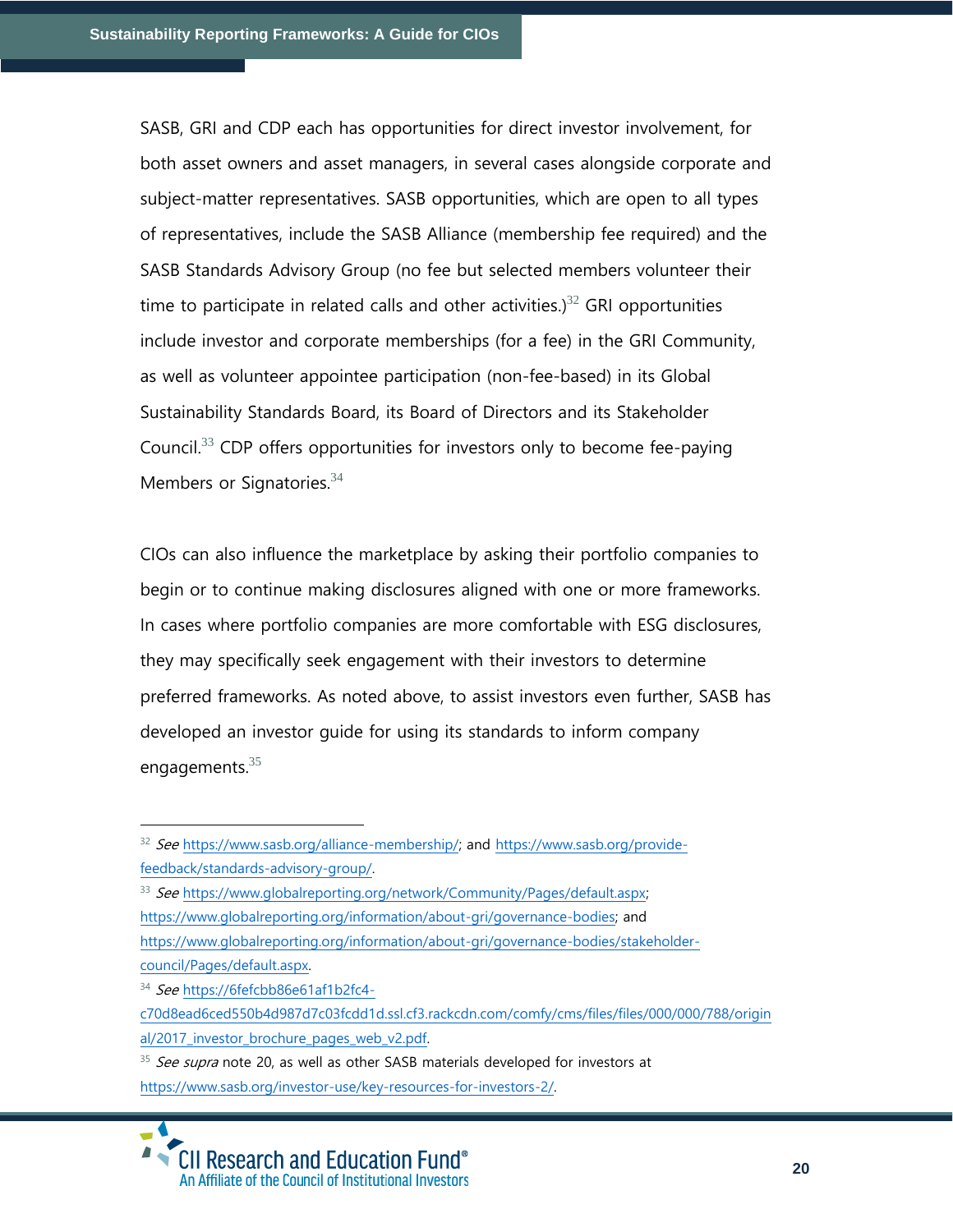Indirectly, investors also can have a significant impact by asking prospective or current asset managers how they integrate ESG issues into the products and investments they provide to clients, how they are use ESG data, and how they ensure the quality of this data and their methodologies for using it. For asset owners with little or no dedicated staff, simply asking such questions will have an impact, because asset managers will want to have thoughtful answers for their current and potential clients.

### Pending Issues

Regulatory, private and other initiatives could affect the future of sustainability frameworks. Below are a few potential developments to consider.

#### **Disclosure Regulations**

A recent CFA Institute survey of quantitative analysts and portfolio managers found that a large majority of respondents believe securities regulators should either support an independent standard setter or develop ESG disclosure standards themselves.<sup>36</sup>

Going back to at least  $2010<sup>37</sup>$  the U.S. Securities and Exchange Commission (SEC) has considered whether additional guidance or regulation is necessary for company ESG disclosures. In 2016, the SEC issued a Concept Release seeking

<sup>&</sup>lt;sup>37</sup> See "Commission Guidance Regarding Disclosure Related to Climate Change," SEC, effective February 8, 2010, at [https://www.sec.gov/rules/interp/2010/33-9106.pdf,](https://www.sec.gov/rules/interp/2010/33-9106.pdf) which provided guidance to companies on how existing disclosure rules "apply to climate change matters."



<sup>&</sup>lt;sup>36</sup> See Mohini Singh and Sandra Peters, "The Case for Quarterly and Environmental, Social and Governance Reporting," CFA Institute, 2019, 43, at [https://www.cfainstitute.org/-](https://www.cfainstitute.org/-/media/documents/survey/financial-reporting-quarterly-and-esg-2019.ashx) [/media/documents/survey/financial-reporting-quarterly-and-esg-2019.ashx.](https://www.cfainstitute.org/-/media/documents/survey/financial-reporting-quarterly-and-esg-2019.ashx)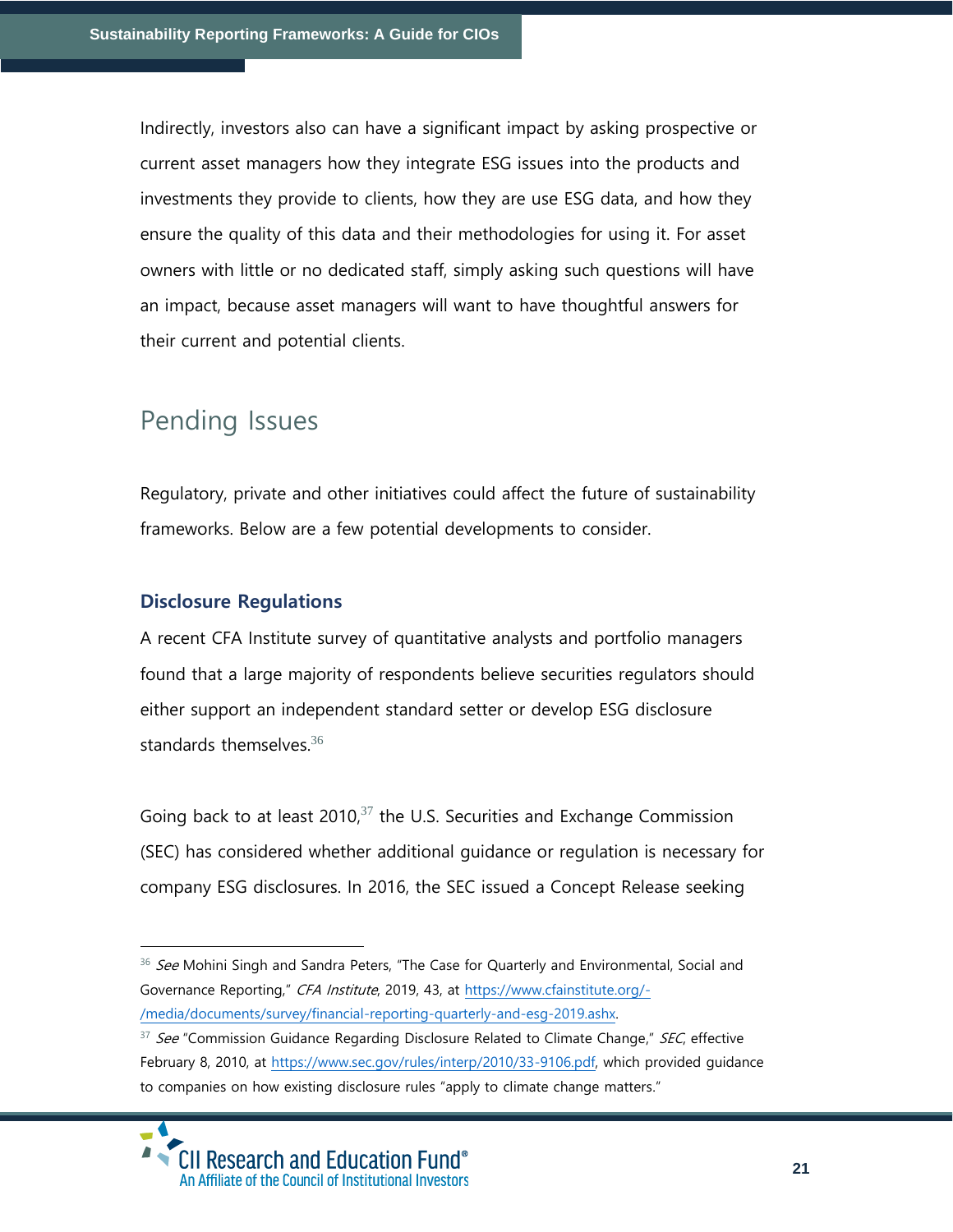feedback on "which, if any, sustainability and public policy disclosures are important to an understanding of a registrant's business and financial condition and whether there are other considerations that make these disclosures important to investment and voting decisions."<sup>38</sup>

The agency has received numerous petitions for rulemaking on the matter. Most recently, in October 2018, two law school professors, a group of like-minded investors and associated organizations filed a petition with the SEC asking the agency to "bring coherence to this area" through a comprehensive framework that incorporates ESG matters. $39$ 

The SEC has not acted on the petition beyond statements such as those in a March 2019 speech by William Hinman, director of the Division of Corporation Finance. After citing the 2010 guidance, Hinman noted the development of "market-led approaches" and voluntary company disclosures on sustainability issues, which he acknowledged were generally not contained in SEC filings. He indicated that the SEC would continue to monitor these developments. $40$ 

Over the short term, further SEC guidance or rulemaking or Congressional action seems unlikely.<sup>41</sup> Arguably the SASB disclosures already are required in SEC

<sup>38</sup> See [https://www.sec.gov/rules/concept/2016/33-10064.pdf,](https://www.sec.gov/rules/concept/2016/33-10064.pdf) SEC, 2016, 205.

<sup>&</sup>lt;sup>39</sup> See [https://www.sec.gov/rules/petitions/2018/petn4-730.pdf,](https://www.sec.gov/rules/petitions/2018/petn4-730.pdf) SEC, October 1, 2018.

<sup>40</sup> See William Hinman, **"**Applying a Principles-Based Approach to Disclosing Complex, Uncertain and Evolving Risks," SEC, March 15, 2019, at [https://www.sec.gov/news/speech/hinman-applying](https://www.sec.gov/news/speech/hinman-applying-principles-based-approach-disclosure-031519)[principles-based-approach-disclosure-031519.](https://www.sec.gov/news/speech/hinman-applying-principles-based-approach-disclosure-031519)

<sup>&</sup>lt;sup>41</sup> Nevertheless, among other recent Congressional activity, on April 2, 2019, the U.S. Senate Committee on Banking, Housing, and Urban Affairs held a hearing on "The Application of Environmental, Social, and Governance Principles in Investing and the Role of Asset Managers, Proxy Advisors, and Other Intermediaries." For a video of the hearing and written statements and testimony therefrom, see [https://www.banking.senate.gov/hearings/the-application-of-](https://www.banking.senate.gov/hearings/the-application-of-environmental-social-and-governance-principles-in-investing-and-the-role-of-asset-managers-proxy-advisors-and-other-intermediaries)

**CII Research and Education Fund®** An Affiliate of the Council of Institutional Investors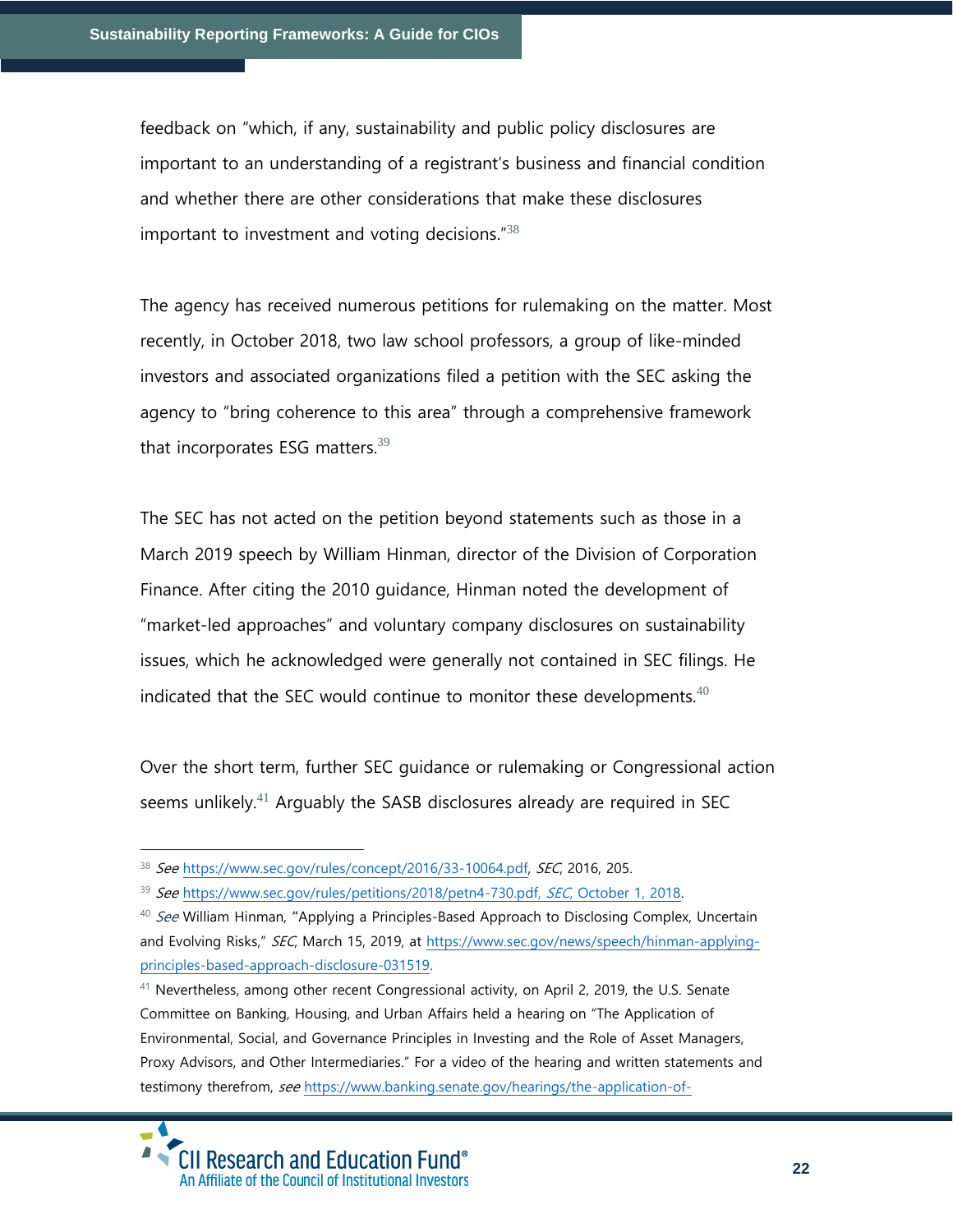filings, given the standards' focus on financial "materiality." However, with a few exceptions such as  $Esty<sub>1</sub><sup>42</sup>$  most U.S. corporate issuers are putting their SASB disclosures in separate annotated sustainability reports, with disclosure topics similar to those included in SEC-filed reports – particularly those concerning "risk factors."

Eventually, SASB could fill a role in some ways similar to that of FASB or the IASB. The SEC authorized FASB to set standards to enhance Generally Accepted Accounting Principles (GAAP) in the United States, while the IASB was established to create a "single set of high-quality, understandable, enforceable and globally accepted accounting standards—IFRS Standards." SASB, FASB and IASB are independent non-profit standard-setting bodies. Notably SASB's standards "are intended to complement financial accounting standards, allowing for side-by-side evaluation of financial fundamentals and sustainability fundamentals to provide a more complete view of a corporation's performance."<sup>43</sup> If SASB were to fill a formally authorized role, however, that would disrupt the market for the other sustainability frameworks.

 $42$  See supra note 11. Also see the annual report on Form 10-K for the year ended December 29, 2018, for Intel Corp., which used the six "Capitals" of the IIRC framework to explain how they deploy their various forms of "capital," with a Form 10-K Cross-Reference Index, 118, at [https://www.sec.gov/Archives/edgar/data/50863/000005086319000007/a12292018q4-](https://www.sec.gov/Archives/edgar/data/50863/000005086319000007/a12292018q4-10kdocument.htm)

[10kdocument.htm;](https://www.sec.gov/Archives/edgar/data/50863/000005086319000007/a12292018q4-10kdocument.htm) see also Intel's 2019 Proxy Statement, 13 and 39-44, for similar disclosure of the IIRC "capitals," at [http://d18rn0p25nwr6d.cloudfront.net/CIK-0000050863/660fdcf1-fe62-4cf0-](http://d18rn0p25nwr6d.cloudfront.net/CIK-0000050863/660fdcf1-fe62-4cf0-8045-03f20b6365d8.pdf) [8045-03f20b6365d8.pdf.](http://d18rn0p25nwr6d.cloudfront.net/CIK-0000050863/660fdcf1-fe62-4cf0-8045-03f20b6365d8.pdf)

<sup>43</sup> See "SASB Industry Standards: A field guide," SASB, August 2017, 8, which notes that FASB was created in 1973 (40 years after the SEC was established, to set "standards for accounting information that is decision-useful for investors and other users of financial statements"), at [https://www.sasb.org/wp-content/uploads/2018/09/SASB\\_FieldGuide-web-080817.pdf;](https://www.sasb.org/wp-content/uploads/2018/09/SASB_FieldGuide-web-080817.pdf) and "About the FASB," FASB, at [https://www.fasb.org/facts/;](https://www.fasb.org/facts/) and "About Us", IFRS, at [https://www.ifrs.org/about-us/who-we-are/.](https://www.ifrs.org/about-us/who-we-are/)



[environmental-social-and-governance-principles-in-investing-and-the-role-of-asset-managers](https://www.banking.senate.gov/hearings/the-application-of-environmental-social-and-governance-principles-in-investing-and-the-role-of-asset-managers-proxy-advisors-and-other-intermediaries)[proxy-advisors-and-other-intermediaries.](https://www.banking.senate.gov/hearings/the-application-of-environmental-social-and-governance-principles-in-investing-and-the-role-of-asset-managers-proxy-advisors-and-other-intermediaries)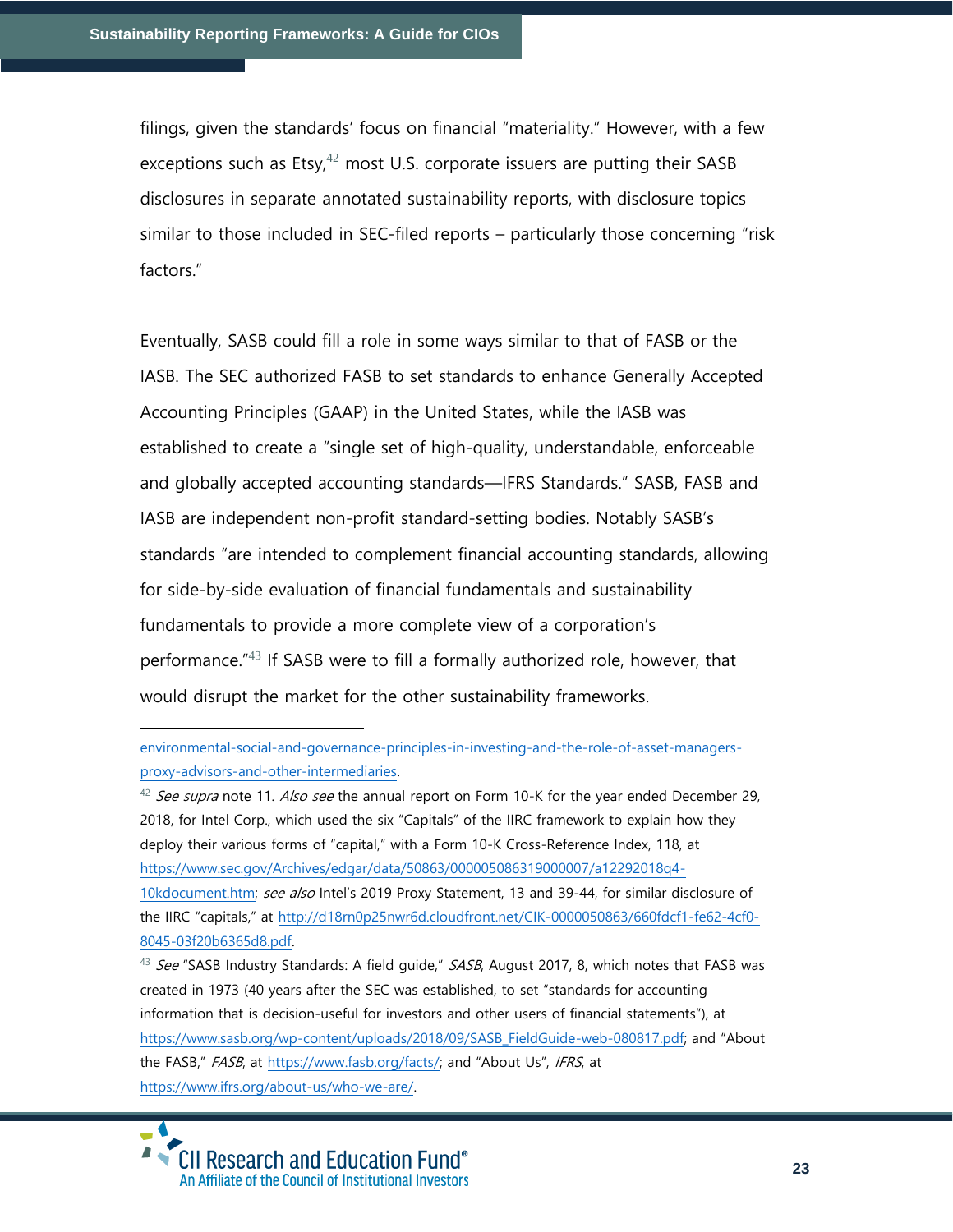In the meantime, reporting companies – on their own and/or at the request of their investors – may seek external assurance of some or most of the data that they are providing in their sustainability reports. Along these lines, all SASB's standards already include technical protocols used by the accounting profession to develop suitable criteria for assurance of SASB-based disclosures. (Engineering firms are also auditing some of the scientific disclosures.)

#### **Private Industry-Led Initiatives**

In the absence of regulation and/or more effective framework alignments (as discussed below), private industry groups are taking action on their own. In the United States, the best-known example is the Edison Electric Institute (EEI). The EEI, founded in 1933, is a trade association that represents all U.S. investorowned electric companies.<sup>44</sup>

EEI's ESG/sustainability reporting template aims to help member companies "provide the financial sector with more uniform and consistent ESG/sustainability data and information." Although a private-sector initiative, the EEI template is based in part on feedback from other stakeholders, including institutional investors, framework institutions (such as SASB, CDP and TCFD), third-party data providers, credit rating agencies, proxy advisory firms and ESG advocacy groups (such as Ceres). $45$ 

45 See "ESG/SUSTAINABILITY," EEI, at [http://www.eei.org/issuesandpolicy/finance/Pages/ESG-](http://www.eei.org/issuesandpolicy/finance/Pages/ESG-Sustainability.aspx)[Sustainability.aspx,](http://www.eei.org/issuesandpolicy/finance/Pages/ESG-Sustainability.aspx) which includes links to both the qualitative and quantitative portions of the template, as well as to member websites where the template has been used for corporate disclosure purposes; and EEI's "ESG/Sustainability White Paper," November 2018, at [http://www.eei.org/issuesandpolicy/finance/Documents/EEI%20ESG%20White%20Paper\\_Nov2018.pd](http://www.eei.org/issuesandpolicy/finance/Documents/EEI%20ESG%20White%20Paper_Nov2018.pdf) [f,](http://www.eei.org/issuesandpolicy/finance/Documents/EEI%20ESG%20White%20Paper_Nov2018.pdf) which also includes additional background.

<sup>44</sup> See "Our Mission," EEI, at [http://www.eei.org/about/mission/Pages/default.aspx.](http://www.eei.org/about/mission/Pages/default.aspx)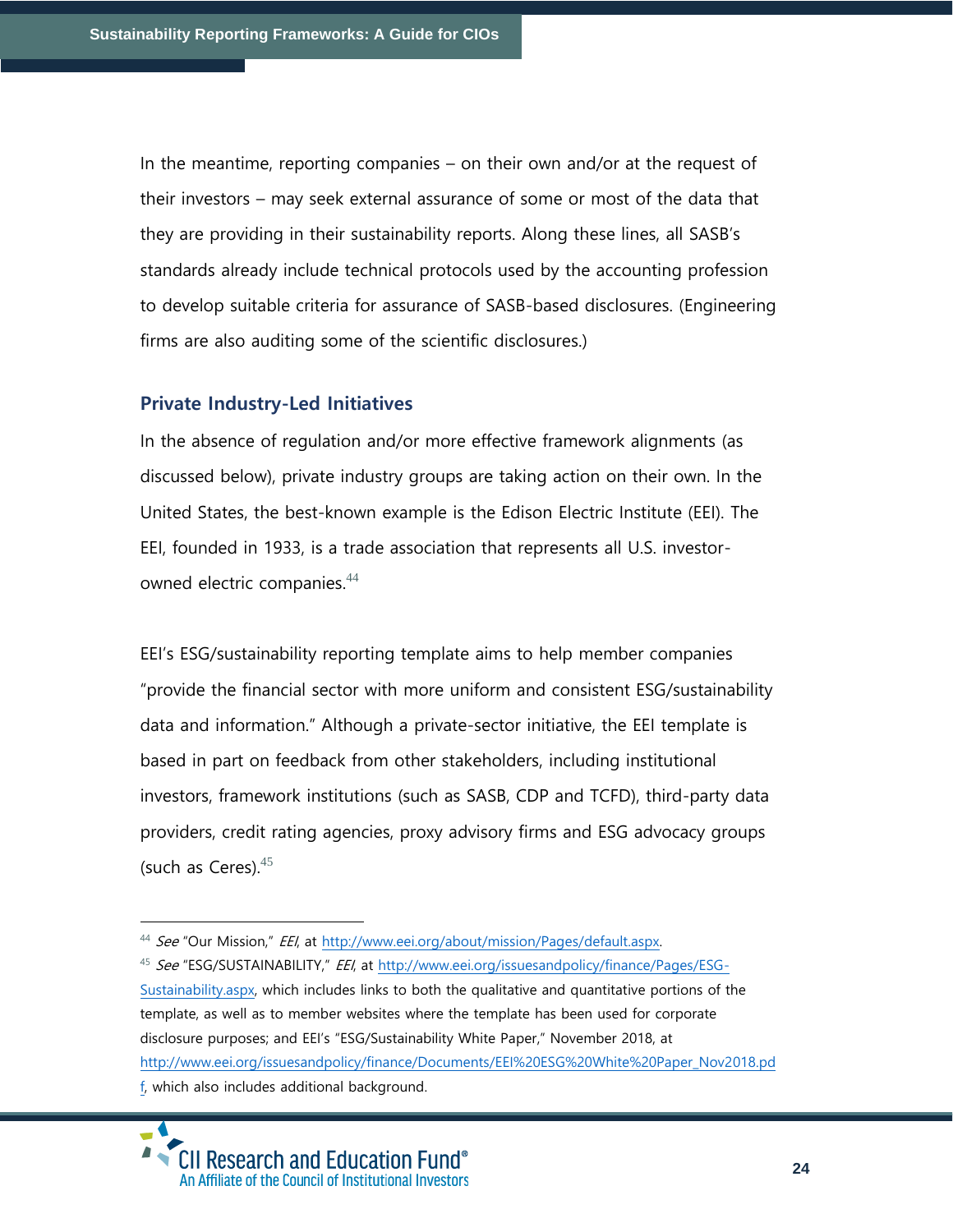#### **Alignment of Frameworks**

The CFA Institute has observed that ESG disclosure and data "require further standardization and refinement to improve the quality, consistency and compatibility of key ESG factors across industry sectors."<sup>46</sup>

While regulatory and legislative action, at least in the United States, is on hold, there is ongoing movement by sponsors of sustainability frameworks to better align their frameworks, in view of "framework fatigue" and frustration with the lack of consistent, comparable and measurable ESG data.

In 2014, IIRC first convened eight global standard setters as the "Corporate Reporting Dialogue"—the best known of the alignment initiatives—to collaborate on projects to "promote greater coherence, consistency and comparability between corporate reporting frameworks, standards and related requirements."<sup>47</sup> In November 2018, the Corporate Reporting Dialogue began a two-year "mapping effort" known as the "Better Alignment Project," aimed at improving the alignment between ESG reporting frameworks (SASB, GRI and CDP) and frameworks promoting integration between non-financial and financial reporting (IIRC, CDSB); refining overlapping metrics, while respecting each organization's due process procedures; and mapping SASB, GRI, CDP and CDSB against the TCFD recommendations.<sup>48</sup>

<sup>46</sup> See "Positions on Environmental, Society, and Governance Integration," CFA Institute, 2018, at [https://www.cfainstitute.org/-/media/documents/article/position-paper/cfa-institute-position](https://www.cfainstitute.org/-/media/documents/article/position-paper/cfa-institute-position-statement-esg.ashx)[statement-esg.ashx.](https://www.cfainstitute.org/-/media/documents/article/position-paper/cfa-institute-position-statement-esg.ashx)

 $47$  See [https://corporatereportingdialogue.com/about/.](https://corporatereportingdialogue.com/about/) The eight standard setters are CDP, CDSB, GRI, IASB, IIRC, International Organization for Standardization (ISO), and SASB, with FASB serving in an "observer" capacity.

<sup>&</sup>lt;sup>48</sup> See "Frequently Asked Questions -- What do we mean by 'better alignment'?," Corporate Reporting Dialogue, at<https://corporatereportingdialogue.com/better-alignment-project/> and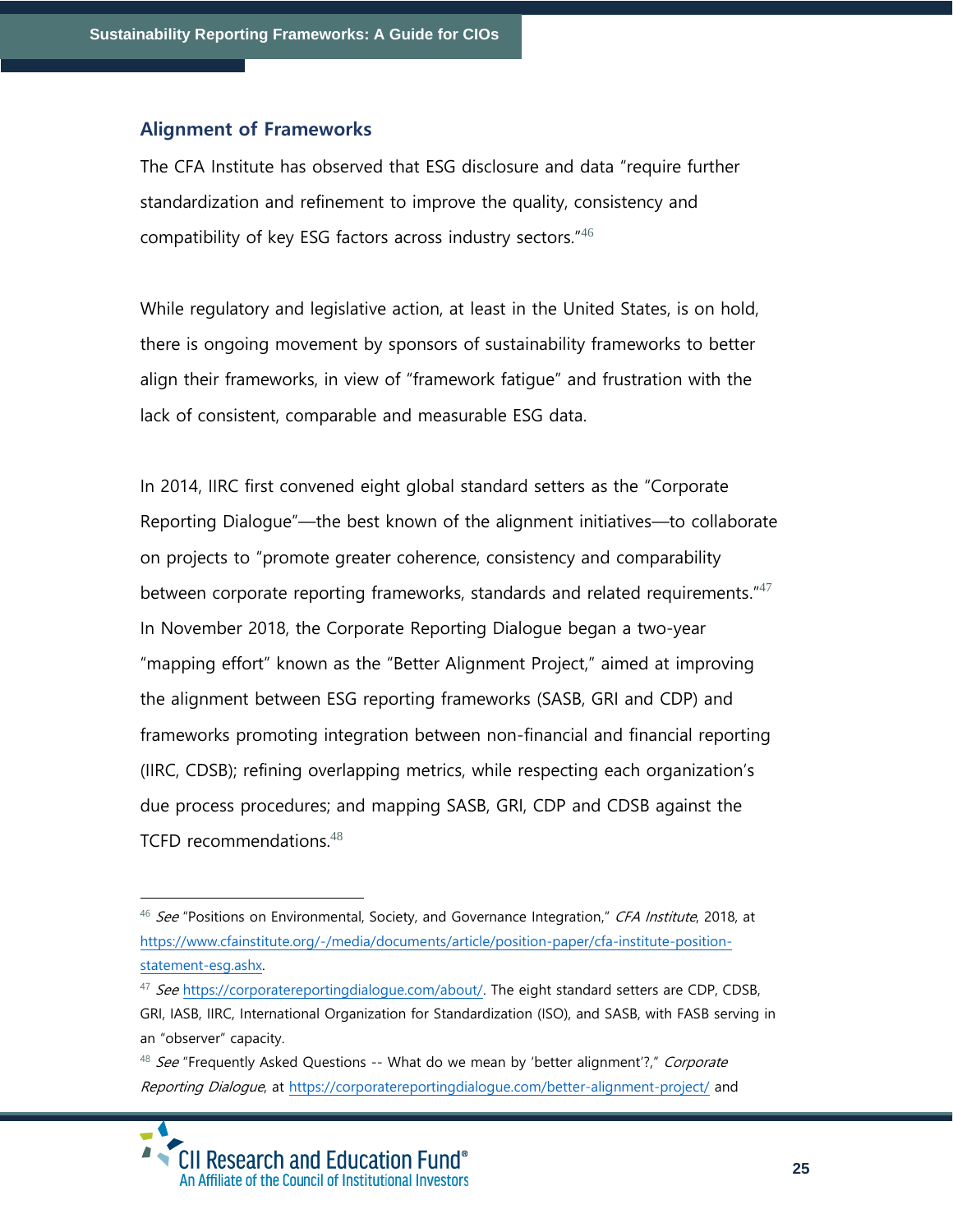This last goal is emerging as the most apparent unifying driver of these efforts. Several of the participants have collaborated to provide materials for complying with TCFD's recommendations.<sup>49</sup>

The Better Alignment Project's initial report is expected in September 2019.<sup>50</sup> While the goals are laudatory, there does not currently appear to be meaningful movement toward merging any frameworks, despite the IIRC chair's May 2019 speech in which he urged Corporate Reporting Dialogue participants to be "selfless" in ending ESG framework confusion, and not to care if "our system" is the "winner."<sup>51</sup>

<sup>49</sup> See, e.g., "TCFD Implementation Guide: Using SASB Standards and the CDSB Framework to Enhance Climate-Related Financial Disclosures in Mainstream Reporting," The SASB Foundation and CDP Worldwide on behalf of CDSB, 2019, at [https://www.cdsb.net/sites/default/files/sasb\\_cdsb](https://www.cdsb.net/sites/default/files/sasb_cdsb-tcfd-implementation-guide-a4-size-cdsb.pdf)[tcfd-implementation-guide-a4-size-cdsb.pdf](https://www.cdsb.net/sites/default/files/sasb_cdsb-tcfd-implementation-guide-a4-size-cdsb.pdf); and Liz Enochs, "SASB and GRI step up project to align reporting standards," Green Biz, September 20, 2018, at

<https://www.greenbiz.com/article/sasb-and-gri-step-project-align-reporting-standards> ("The joint effort is aimed at simplifying reporting standards to align with the recommendations of the" TCFD.).

50 See "Consultation findings on better alignment announced," Corporate Reporting Dialogue, June 26, 2019, for an interim update, at [https://corporatereportingdialogue.com/consultation-findings](https://corporatereportingdialogue.com/consultation-findings-on-better-alignment-announced/)[on-better-alignment-announced/](https://corporatereportingdialogue.com/consultation-findings-on-better-alignment-announced/); and "Understanding the value of transparency and accountability," Corporate Reporting Dialogue, July 2019, at

[https://corporatereportingdialogue.com/wp-content/uploads/2019/07/Understanding-the-value-of](https://corporatereportingdialogue.com/wp-content/uploads/2019/07/Understanding-the-value-of-transparency-and-accountability-paper-1.pdf)[transparency-and-accountability-paper-1.pdf](https://corporatereportingdialogue.com/wp-content/uploads/2019/07/Understanding-the-value-of-transparency-and-accountability-paper-1.pdf) (an interim "position paper" that clarifies the key reporting principles that underlie the transparency and accountability, which the framework participants maintain are common among their frameworks).

<sup>51</sup> See Speech from Dominic Barton, Chair, IIRC, to the IIRC Global Conference "Inspiring Alignment through Value-Creation," London, May 17, 2019, at [http://integratedreporting.org/news/dominic](http://integratedreporting.org/news/dominic-barton-speech-iirc-conference/)[barton-speech-iirc-conference/.](http://integratedreporting.org/news/dominic-barton-speech-iirc-conference/)



[http://corporatereportingdialogue.com/wp-content/uploads/2018/11/Corporate-Reporting-](http://corporatereportingdialogue.com/wp-content/uploads/2018/11/Corporate-Reporting-Dialogue-Better-Alignment-Project.pdf)[Dialogue-Better-Alignment-Project.pdf.](http://corporatereportingdialogue.com/wp-content/uploads/2018/11/Corporate-Reporting-Dialogue-Better-Alignment-Project.pdf)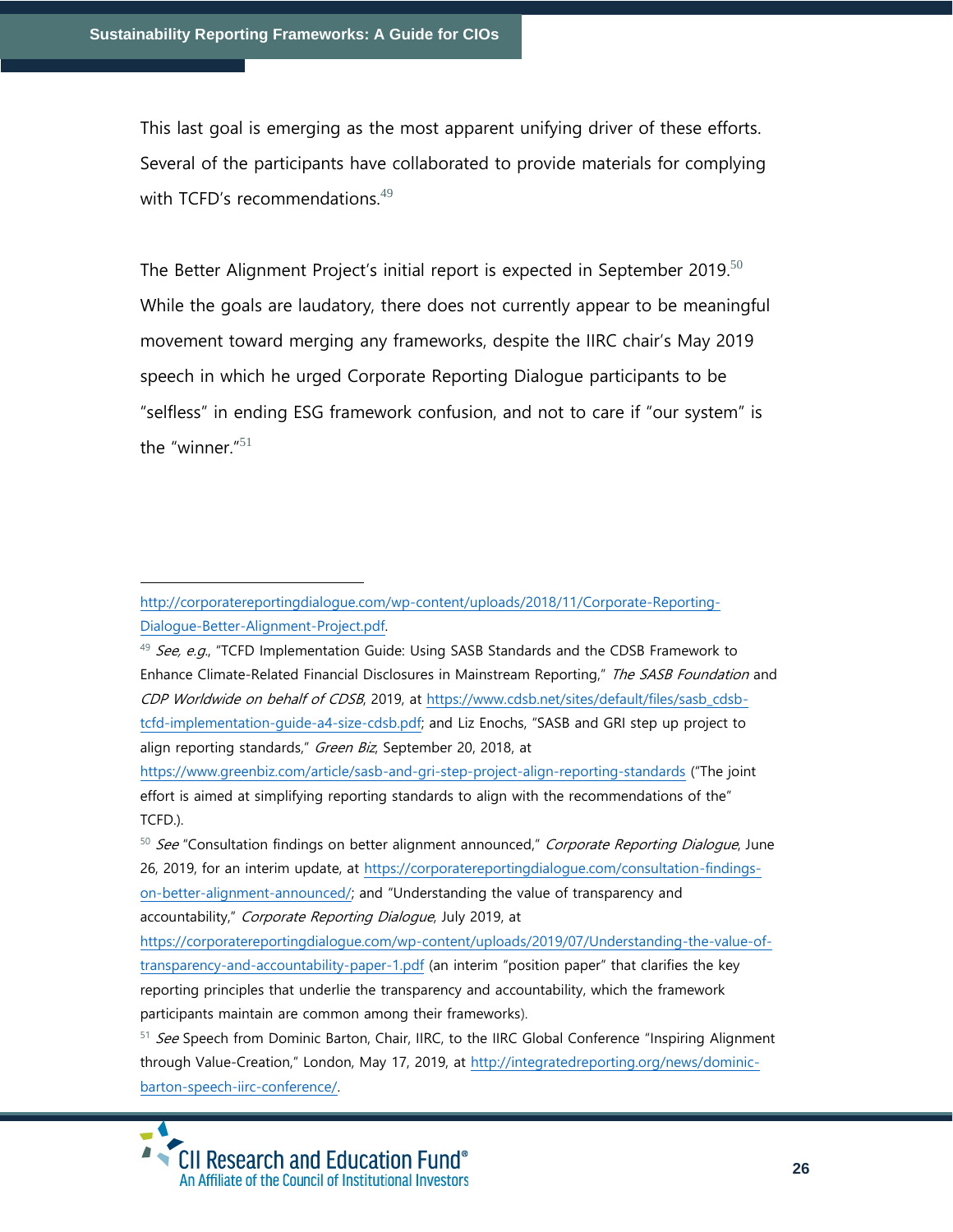### Conclusion

Enshrined in CII's member-approved policies is the principle that effective disclosure on company policies, practices and results should be "accurate, prompt and useful."<sup>52</sup> The current marketplace for information on ESG is still unsettled. Numerous initiatives to streamline this data – both from the frameworks noted in this report and from third-party data providers and ratings firms – have resulted in "survey fatigue" and frustration by both investors and companies. $53$  But there remain compelling reasons for investors and other market participants to stay engaged on framework developments, understand the landscape and advocate for the form of evolution that helps them perform at a higher level.

Investors increasingly view ESG factors as an expansion of their traditional risk management processes and complementary to their fiduciary duties to their beneficiaries and clients. They see ESG information as a means to more effectively understand a company's businesses, strategy and the related risks and opportunities, which in turn helps them make better investment decisions. Mainstream corporate and investment management organizations are

<sup>53</sup> For an example of such frustration, see Ulrika Hasselgren, Bonnie Saynay and Henning Stein, "Lost in Translation: In Search of Authenticity in ESG Integration," Danske Bank and Invesco Asset Management, May 2018, at [https://theasset.nl/wp-content/uploads/2018/05/Lost-in-Translation](https://theasset.nl/wp-content/uploads/2018/05/Lost-in-Translation-whitepaper.pdf)[whitepaper.pdf](https://theasset.nl/wp-content/uploads/2018/05/Lost-in-Translation-whitepaper.pdf) ("…Taken individually, many of these initiatives might be perfectly well intentioned and potentially useful. Taken together, they present an image of a sector whose practices have become fragmented and convoluted and which has somehow lost sight of what truly matters…," 04).



<sup>52</sup> See "Corporate Governance Policies: Preamble," Council of Institutional Investors, October 24, 2018, at [https://www.cii.org/files/10\\_24\\_18\\_corp\\_gov\\_policies.pdf.](https://www.cii.org/files/10_24_18_corp_gov_policies.pdf)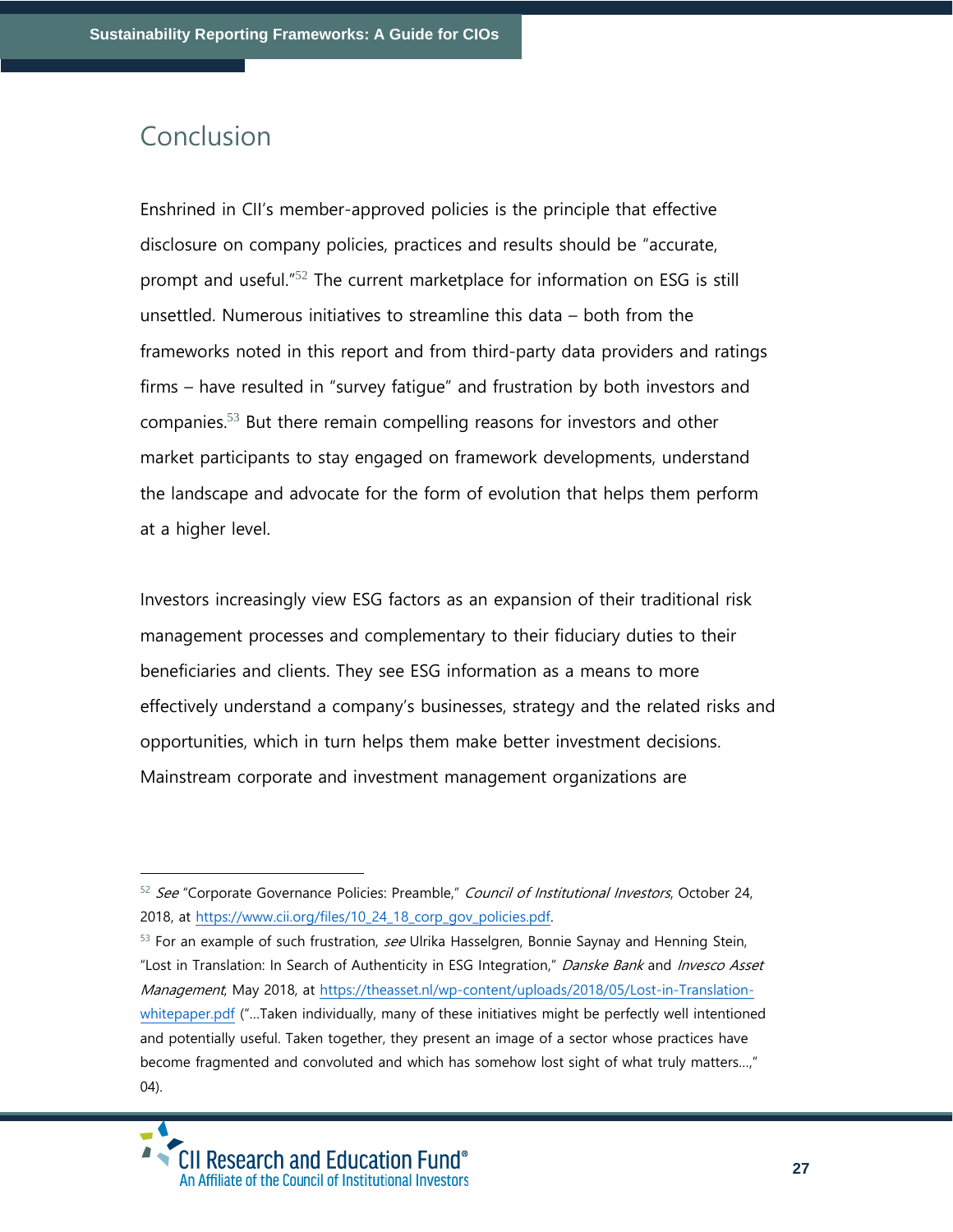increasingly taking a similar view, demonstrating more widespread appetite for ESG disclosures relevant to company performance. $54$ 

 $54$  See, e.g., supra note 46 ("...More thorough consideration of ESG factors by financial professionals can improve the fundamentals analysis they undertake and ultimately the investment choices they make..."); and "NIRI Policy Statement - ESG Disclosure," National Investor Relations Institute, January 2019, at [https://www.niri.org/NIRI/media/NIRI/Advocacy/ESG-Policy-Statement](https://www.niri.org/NIRI/media/NIRI/Advocacy/ESG-Policy-Statement-final.pdf)[final.pdf](https://www.niri.org/NIRI/media/NIRI/Advocacy/ESG-Policy-Statement-final.pdf) ("...IR professionals should recognize the growing importance of ESG considerations in company communications regarding long-term strategy...For many investors, ESG factors are becoming a crucial component when they assess whether a company has a well-thought-out plan for long-term shareholder value…"). The Society for Corporate Governance recently formed a "Sustainability Practices Committee," which "serves as the principal member forum for monitoring and benchmarking best practices for sustainability policy, practice and disclosure and for monitoring and influencing any legislative, regulatory or standard setting-related developments;" see [https://www.societycorpgov.org/about76/nationalcommittees77.](https://www.societycorpgov.org/about76/nationalcommittees77)

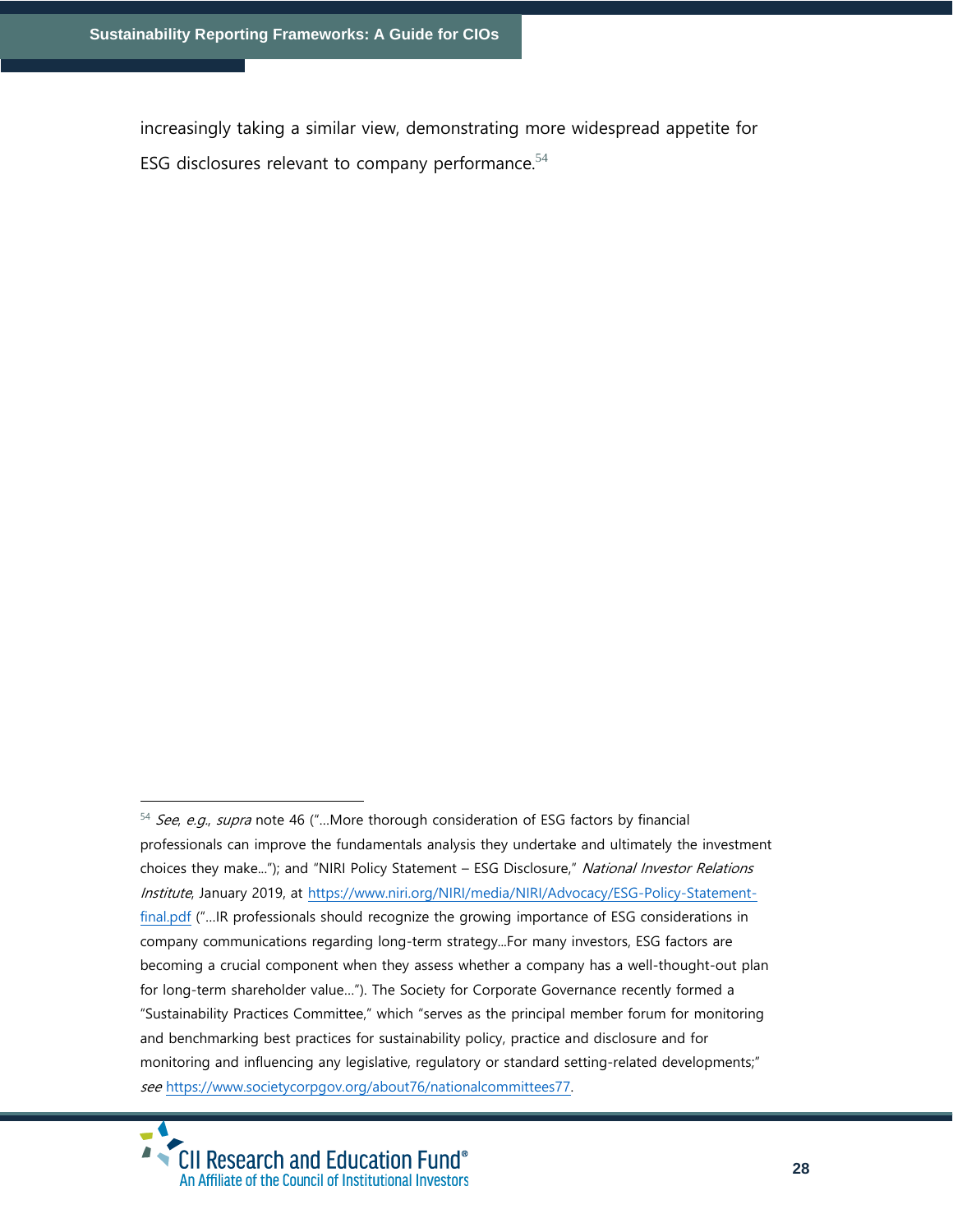Appendix Summary of Four Sustainability Reporting Frameworks

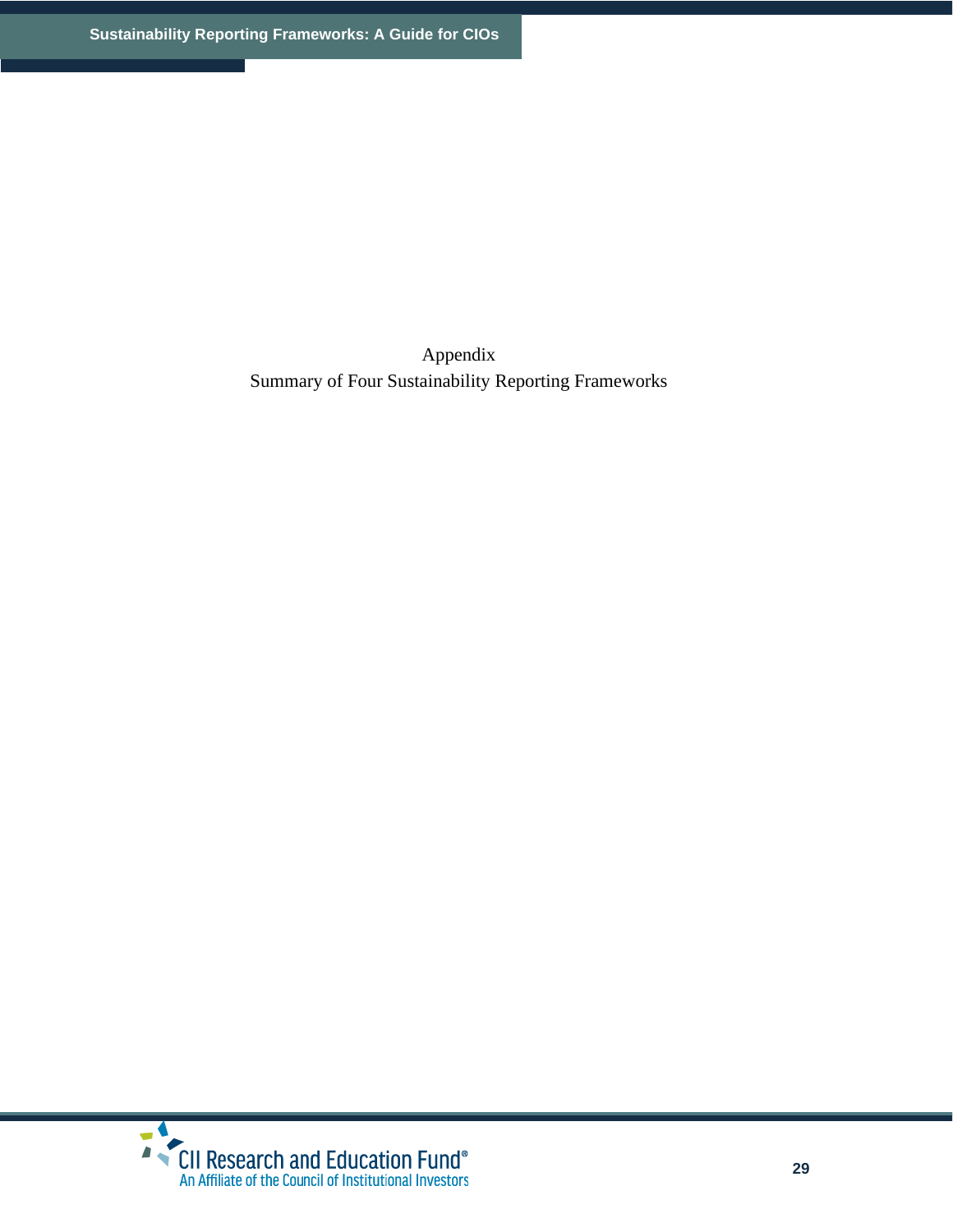| <b>Name</b>                                                                                                                                                                                      | <b>Launch Year</b>                                                                                                                               | <b>Purpose/Information to Report</b>                                                                                                                                                                                                                                                                                                                                                                                                                                                                                                                                                                                                                                                                                                                                                                                                                                                                    | <b>Primary Intended</b><br>Audience               | Approach on "Materiality"                                                                                                                                                                                                                                                                                                                                                                                                                      | <b>Reporting Format</b>                                                                                                                                                                                                                                                                                                                                                                                                                                                                                                                                                                                                                                                                                                                                                                                                                                                                                                   |
|--------------------------------------------------------------------------------------------------------------------------------------------------------------------------------------------------|--------------------------------------------------------------------------------------------------------------------------------------------------|---------------------------------------------------------------------------------------------------------------------------------------------------------------------------------------------------------------------------------------------------------------------------------------------------------------------------------------------------------------------------------------------------------------------------------------------------------------------------------------------------------------------------------------------------------------------------------------------------------------------------------------------------------------------------------------------------------------------------------------------------------------------------------------------------------------------------------------------------------------------------------------------------------|---------------------------------------------------|------------------------------------------------------------------------------------------------------------------------------------------------------------------------------------------------------------------------------------------------------------------------------------------------------------------------------------------------------------------------------------------------------------------------------------------------|---------------------------------------------------------------------------------------------------------------------------------------------------------------------------------------------------------------------------------------------------------------------------------------------------------------------------------------------------------------------------------------------------------------------------------------------------------------------------------------------------------------------------------------------------------------------------------------------------------------------------------------------------------------------------------------------------------------------------------------------------------------------------------------------------------------------------------------------------------------------------------------------------------------------------|
| CDP (f/k/a Carbon<br>Disclosure Project)<br>www.cdp.net                                                                                                                                          | 2000                                                                                                                                             | Through its questionnaire (not standards),<br>'want to see a thriving economy that works for people and planet<br>in the long term. To do this we focus investors, companies and<br>cities on taking urgent action to build a truly sustainable economy by customers)<br>measuring and understanding their environmental impact." CDP<br>programs include "Climate Change" (focused on the largest public<br>companies globally), "Water Security" and "Forests" (the latter two<br>focused only on companies in sectors that are impacted by and/or<br>that have an impact on commodity-driven deforestation and/or water<br>security).<br>Additional "Supply Chain" program enables companies to request<br>similar information from their suppliers. Moving to "sector based<br>reporting" starting with 19 sectors in 2018, and adding more high-<br>impact sectors over the next two years.        | Stakeholders (with<br>a focus on<br>investors and | No "materiality" assessment is involved by<br>responders to CDP's questionnaires, since<br>the questionnaires implicitly include what is<br>material, based on input/requests to CDP<br>from investors and customers.                                                                                                                                                                                                                          | CDP uses an annual online questionnaire to create its "global<br>disclosure system that enables companies, cities, states and<br>regions to measure and manage their environmental impact"<br>and report this information to stakeholders in a comparable<br>and standardized format.<br>Companies may choose to make their disclosure public or<br>non-public. Public disclosures are available to all users on<br>CDP's website. Non-public responses are shared with the<br>investor signatories and/or customers requesting the response.                                                                                                                                                                                                                                                                                                                                                                             |
| <b>GRI</b> (Global Reporting<br>Initiative)<br>www.globalreporting<br>.org                                                                                                                       | Established 1997,<br>first version of<br>Guidelines launched<br>in 2000, and GRI<br>Standards launched<br>in 2016, effective<br><b>July 2018</b> | GRI wants to "empower decisions that create social, environmental Stakeholders<br>and economic benefits for everyone" through the GRI Sustainability<br>Reporting Standards (GRI Standards), which help organizations to<br>publicly communicate their impact and contributions toward<br>sustainable development. The GRI Standards help an organization<br>prepare a sustainability report, with disclosures focused on the<br>organization and specific topics that deal with economic,<br>environmental and social topics.<br>GRI more recently began working to develop Sector Standards,<br>starting with Oil & Gas, Coal, and Agriculture.                                                                                                                                                                                                                                                       |                                                   | Organizations should report on "material"<br>topics, as they determine, based on their<br>"economic, environmental and social<br>impacts" (GRI 101: Foundation). Internal<br>and external factors can be considered in<br>this determination, including an<br>organization's overall mission, competitive<br>strategy, concerns expressed by its<br>stakeholders (including customers and<br>suppliers), and broader societal<br>expectations. | While there is no prescribed format, GRI reporting generally<br>appears in corporate sustainability reports, often with a "GRI<br>Index" tied to GRI's different standards. Depending on the<br>extent to which an organization applies the GRI Standards,<br>GRI requests that the organization refer to its report as<br>prepared "in accordance with" the GRI Standards (for more<br>extensive disclosure, which can be either "core" or<br>'comprehensive") or "GRI-referenced" for more selected<br>disclosure.                                                                                                                                                                                                                                                                                                                                                                                                      |
| <b>SASB</b><br>(Sustainability<br><b>Accounting Standards</b><br>Board)<br>www.sasb.org                                                                                                          | 2011, first codified<br>standards in 2018                                                                                                        | Organizes financially "material" ESG/sustainability issues around 5 Investors<br>Dimensions:<br>(1) Environment, (2) Social Capital, (3) Human Capital, (4)<br>Business Model and Innovation, and<br>(5) Leadership and Governance. SASB standards are developed<br>based on extensive feedback from companies, investors, and other<br>market participants via a transparent, publicly-documented<br>process. SASB codified 77 industry standards across 11 sectors,<br>enabling investors and companies to compare performance from<br>company to company within an industry. On average, 6 disclosure<br>topics are identified for each industry and 13 related accounting<br>and activity metrics. See SASB's Materiality Map at<br>https://materiality.sasb.org/.                                                                                                                                  |                                                   | Focused on financial materiality,<br>i.e., issues that are reasonably likely to<br>impact the financial condition or operating<br>performance of a company and, therefore,<br>are most important to investors.                                                                                                                                                                                                                                 | SASB has moved away from focusing on disclosure in filed<br>documents. SASB standards are intended for use in corporate<br>communications with investors, which includes, but is not limited<br>to, regulatory filings. Early SASB adopters have used annual<br>reports, stand-alone SASB reports, and a SASB-referenced<br>table or index in sustainability/Corporate Social Responsibility<br>(CSR) reports.                                                                                                                                                                                                                                                                                                                                                                                                                                                                                                            |
| <b>TCFD</b> (Task Force on<br>Climate-related<br><b>Financial Disclosures)</b><br>www.fsb-tcfd.org<br>(official site) and<br>www.tcfdhub.org<br>(additional<br>resource/knowledge-<br>base site) | Created in late 2015,<br>recommendations<br>released in June<br>2017                                                                             | Framework, not set of standards, as the Financial Stability Board<br>(FSB, which established it) directed TCFD not to add to the already<br>well developed body of existing disclosure schemes, but instead to<br>develop a coordinated assessment of what constitutes efficient and<br>effective disclosure. TCFD made explicit recommendations in four<br>areas of focus:<br>(1) Governance, (2) Strategy, (3) Risk Management and (4)<br>Metrics and Targets. It notably also recommends organizations<br>disclose the resilience of their strategies, taking into consideration<br>different climate-related scenarios, including a 2° Celsius or lower<br>scenario. The overall goal is for companies to improve their<br>disclosure of decision-useful, climate-related financial information<br>to support more appropriate pricing of risks and allocation of capital<br>in the global economy. | Investors                                         | 'Organizations should determine<br>materiality for climate-related issues<br>consistent with how they determine the<br>materiality of other information included in<br>their annual financial filings." (Annex for<br>"Implementing the Recommendations of<br>the Task Force on Climate-related<br>Financial Disclosures", 4, emphasis added)                                                                                                  | Per the "Annex", organizations should provide "climate-related<br>financial disclosures in their mainstream (i.e., public) annual<br>financial filings", although TCFD recognizes that organizations<br>are also making disclosures in other formats such as<br>sustainability reports. For those non-financial organizations<br>most responsible for Scope 1 and Scope 2 GHG (Greenhouse<br>Gas) emissions, the Annex (at 3) also suggests they "consider<br>disclosing information related to the Strategy and Metrics and<br>Targets recommendations in other reports when the<br>information is not deemed material and not included in<br>financial filings." Illustrative examples in the Annex suggest, in<br>particular, that where reporting would align with other reporting<br>frameworks (e.g., CDP, GRI and SASB), such reporting -- in a<br>readily publicly available format -- could be included instead. |